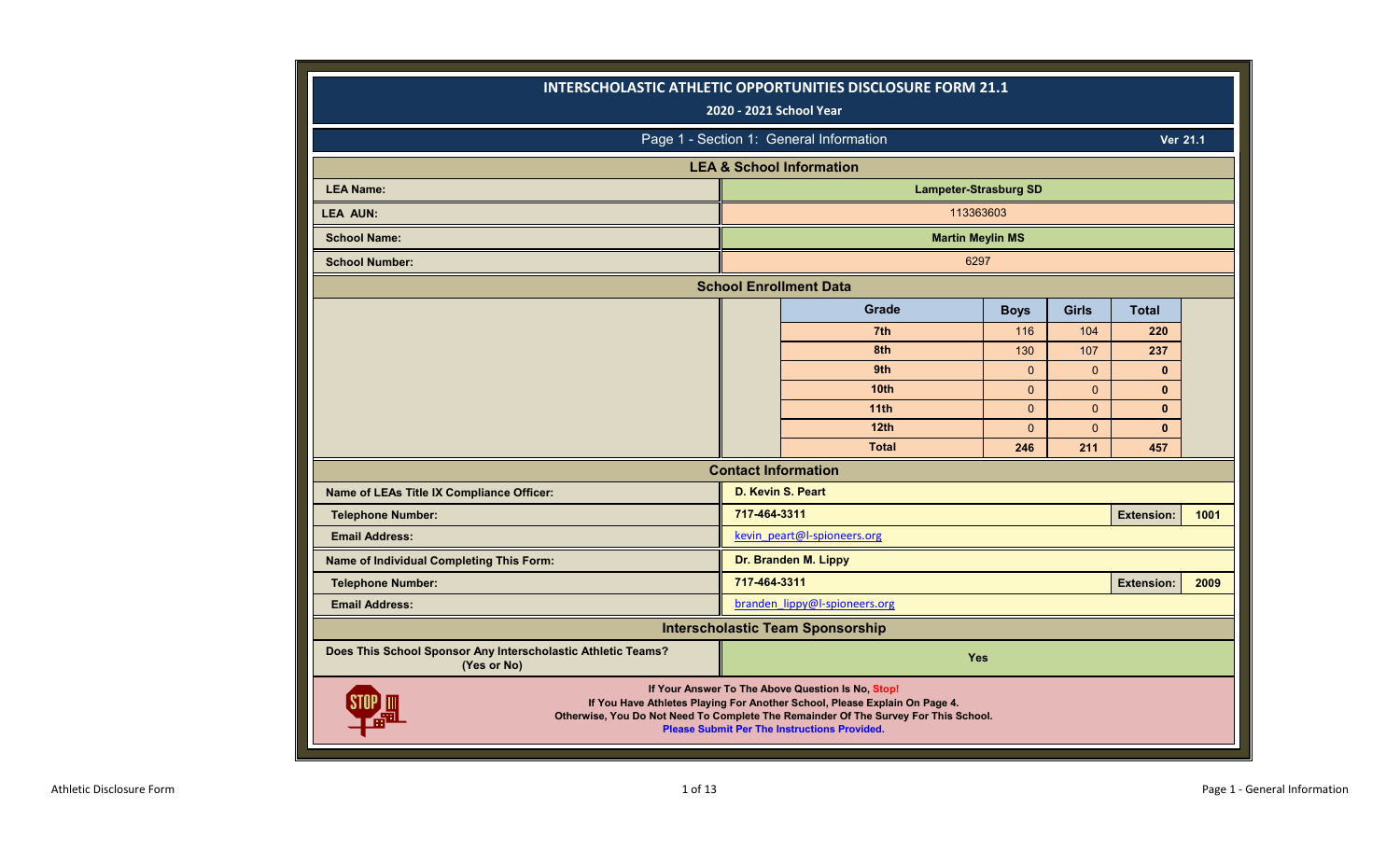|                                             |              |                          |                                 |                                                     |                                           |     |                                   |                        |                    |                 |                                                   | <b>INTERSCHOLASTIC ATHLETIC OPPORTUNITIES DISCLOSURE FORM 21.1</b><br>2020 - 2021 School Year |            |                                      |                                    |       |                                                                    |                               |                  |                                   |                  |                                        |                           |                           |                                                                     |                           |
|---------------------------------------------|--------------|--------------------------|---------------------------------|-----------------------------------------------------|-------------------------------------------|-----|-----------------------------------|------------------------|--------------------|-----------------|---------------------------------------------------|-----------------------------------------------------------------------------------------------|------------|--------------------------------------|------------------------------------|-------|--------------------------------------------------------------------|-------------------------------|------------------|-----------------------------------|------------------|----------------------------------------|---------------------------|---------------------------|---------------------------------------------------------------------|---------------------------|
|                                             |              |                          | School: Martin Meylin MS - 6297 |                                                     |                                           |     |                                   |                        |                    |                 |                                                   | Page 2 - Section 1: Team Information                                                          |            |                                      |                                    |       |                                                                    |                               |                  |                                   |                  | LEA: Lampeter-Strasburg SD - 113363603 |                           |                           |                                                                     |                           |
|                                             |              |                          |                                 |                                                     |                                           |     |                                   | <b>TEAM MEMBERSHIP</b> |                    |                 |                                                   |                                                                                               |            |                                      |                                    |       |                                                                    |                               |                  |                                   |                  | <b>COACHES &amp; TRAINERS</b>          |                           |                           |                                                                     |                           |
| <b>Sport</b>                                | Boys/Girls   | Level                    |                                 | <b>Total Number of Participants</b><br>Competition) | As Of The Day Of The First Scheduled Team |     | Season(s) Team<br><b>Competes</b> |                        |                    |                 | <b>Team History</b><br>(Format = YYYY, e.g. 1955) |                                                                                               |            | <b>Total Number of</b><br>Per Season | <b>Competitions Scheduled</b>      |       | <b>Total Number of</b><br><b>Competitions Played Per</b><br>Season |                               |                  | <b>NUMBER OF COACHES PER TEAM</b> |                  |                                        |                           |                           | PERCENTAGE OF TIME SPENT BY EACH<br>ATHLETIC TRAINER WITH EACH TEAM |                           |
|                                             |              |                          | <b>Boys</b>                     | Girls                                               | <b>TOTAL</b>                              | F.  | $\mathsf{w}$                      | <sub>S</sub>           | Year               | Year of         | Year of                                           | Year of                                                                                       |            | W                                    | $\mathsf{s}$<br>Total              | F     | W<br>$\mathbf{s}$                                                  | <b>Total</b>                  | <b>Full Time</b> | Head<br><b>Part Time</b>          | <b>Full Time</b> | Assistant<br><b>Part Time</b>          | <b>Trainer 1</b><br>0.00% | <b>Trainer 2</b><br>0.00% | <b>Trainer 3</b><br>0.00%                                           | <b>Trainer 4</b><br>0.00% |
| <b>Baseball</b>                             | Boys         | Varsity                  |                                 |                                                     | $\mathbf{0}$                              |     |                                   |                        | <b>Established</b> | <b>Demotion</b> | Elimination                                       | einstatemer                                                                                   |            |                                      | $\overline{0}$                     |       |                                                                    | $\Omega$                      |                  |                                   |                  |                                        | 0.00%                     | 0.00%                     | 0.00%                                                               | 0.00%                     |
| <b>Basketball</b>                           | Boys         | Varsity                  |                                 |                                                     | $\mathbf{0}$                              |     |                                   |                        |                    |                 |                                                   |                                                                                               |            |                                      | $\overline{0}$                     |       |                                                                    | $\Omega$                      |                  |                                   |                  |                                        | 0.00%                     | 0.00%                     | 0.00%                                                               | 0.00%                     |
| <b>Bowling</b>                              | Boys         | Varsity                  |                                 |                                                     | $\mathbf{0}$                              |     |                                   |                        |                    |                 |                                                   |                                                                                               |            |                                      | $\mathbf 0$                        |       |                                                                    | $\mathbf{0}$                  |                  |                                   |                  |                                        | 0.00%                     | 0.00%                     | 0.00%                                                               | 0.00%                     |
| <b>Cross Country</b>                        | Boys         | Varsity                  |                                 |                                                     | $\overline{0}$                            |     |                                   |                        |                    |                 |                                                   |                                                                                               |            |                                      | $\overline{0}$                     |       |                                                                    | $\overline{0}$                |                  |                                   |                  |                                        | 0.00%                     | 0.00%                     | 0.00%                                                               | 0.00%                     |
| Football                                    | Boys         | Varsity                  |                                 |                                                     | $\mathbf{0}$                              |     |                                   |                        |                    |                 |                                                   |                                                                                               |            |                                      | $\mathbf 0$                        |       |                                                                    | $\Omega$                      |                  |                                   |                  |                                        | 0.00%                     | 0.00%                     | 0.00%                                                               | 0.00%                     |
| Golf                                        | Boys         | Varsity                  |                                 |                                                     | $\circ$                                   |     |                                   |                        |                    |                 |                                                   |                                                                                               |            |                                      | $\overline{0}$                     |       |                                                                    | $\mathbf 0$                   |                  |                                   |                  |                                        | 0.00%                     | 0.00%                     | 0.00%                                                               | 0.00%                     |
| Lacrosse                                    | Boys         | Varsity                  |                                 |                                                     | $\overline{0}$                            |     |                                   |                        |                    |                 |                                                   |                                                                                               |            |                                      | $\circ$                            |       |                                                                    | $\mathbf 0$                   |                  |                                   |                  |                                        | 0.00%                     | 0.00%                     | 0.00%                                                               | $0.00\%$                  |
| Rifle                                       | Boys         | Varsity                  |                                 |                                                     | $\mathbf{0}$                              |     |                                   |                        |                    |                 |                                                   |                                                                                               |            |                                      | $\overline{0}$                     |       |                                                                    | $\mathbf 0$                   |                  |                                   |                  |                                        | 0.00%                     | 0.00%                     | 0.00%                                                               | 0.00%                     |
| Soccer                                      | Boys         | Varsity                  |                                 |                                                     | $\overline{0}$<br>$\mathbf{0}$            |     |                                   |                        |                    |                 |                                                   |                                                                                               |            |                                      | $\overline{\mathbf{0}}$<br>$\circ$ |       |                                                                    | $\overline{0}$<br>$\mathbf 0$ |                  |                                   |                  |                                        | 0.00%                     | 0.00%                     | 0.00%                                                               | 0.00%                     |
| <b>Swimming and Diving</b><br><b>Tennis</b> | Boys<br>Boys | Varsity<br>Varsity       |                                 |                                                     | $\overline{0}$                            |     |                                   |                        |                    |                 |                                                   |                                                                                               |            |                                      | $\overline{0}$                     |       |                                                                    | $\mathbf 0$                   |                  |                                   |                  |                                        | 0.00%                     | 0.00%<br>0.00%            | 0.00%                                                               | 0.00%                     |
| Track & Field (Indoor)                      | Boys         | Varsity                  |                                 |                                                     | $\mathbf{0}$                              |     |                                   |                        |                    |                 |                                                   |                                                                                               |            |                                      | $\overline{0}$                     |       |                                                                    | $\mathbf 0$                   |                  |                                   |                  |                                        | 0.00%<br>0.00%            | 0.00%                     | 0.00%<br>0.00%                                                      | 0.00%<br>0.00%            |
| Track & Field (Outdoor)                     | Boys         | Varsity                  |                                 |                                                     | $\overline{0}$                            |     |                                   |                        |                    |                 |                                                   |                                                                                               |            |                                      | $\overline{0}$                     |       |                                                                    | $\overline{0}$                |                  |                                   |                  |                                        | 0.00%                     | 0.00%                     | 0.00%                                                               | 0.00%                     |
| Volleyball                                  | Boys         | Varsity                  |                                 |                                                     | $\overline{0}$                            |     |                                   |                        |                    |                 |                                                   |                                                                                               |            |                                      | $\overline{0}$                     |       |                                                                    | $\mathbf 0$                   |                  |                                   |                  |                                        | 0.00%                     | 0.00%                     | 0.00%                                                               | 0.00%                     |
| <b>Water Polo</b>                           | Boys         | Varsity                  |                                 |                                                     | $\mathbf{0}$                              |     |                                   |                        |                    |                 |                                                   |                                                                                               |            |                                      | $\overline{0}$                     |       |                                                                    | $\overline{0}$                |                  |                                   |                  |                                        | 0.00%                     | 0.00%                     | 0.00%                                                               | 0.00%                     |
| Wrestling                                   | Boys         | Varsity                  |                                 |                                                     | $\mathbf{0}$                              |     |                                   |                        |                    |                 |                                                   |                                                                                               |            |                                      | $\overline{0}$                     |       |                                                                    | $\mathbf 0$                   |                  |                                   |                  |                                        | 0.00%                     | 0.00%                     | 0.00%                                                               | 0.00%                     |
| <b>Baseball</b>                             | Boys         | Jr Varsity               |                                 |                                                     | $\mathbf{0}$                              |     |                                   |                        |                    |                 |                                                   |                                                                                               |            |                                      | $\overline{0}$                     |       |                                                                    | $\overline{0}$                |                  |                                   |                  |                                        | 0.00%                     | 0.00%                     | 0.00%                                                               | 0.00%                     |
| <b>Basketball</b>                           | Boys         | Jr Varsity               |                                 |                                                     | $\overline{0}$                            |     |                                   |                        |                    |                 |                                                   |                                                                                               |            |                                      | $\overline{0}$                     |       |                                                                    | $\mathbf 0$                   |                  |                                   |                  |                                        | 0.00%                     | 0.00%                     | 0.00%                                                               | 0.00%                     |
| <b>Bowling</b>                              | Boys         | Jr Varsity               |                                 |                                                     | $\overline{0}$                            |     |                                   |                        |                    |                 |                                                   |                                                                                               |            |                                      | $\overline{0}$                     |       |                                                                    | $\circ$                       |                  |                                   |                  |                                        | 0.00%                     | 0.00%                     | 0.00%                                                               | 0.00%                     |
| <b>Cross Country</b>                        | Boys         | Jr Varsity               |                                 |                                                     | $\overline{0}$                            |     |                                   |                        |                    |                 |                                                   |                                                                                               |            |                                      | $\overline{0}$                     |       |                                                                    | $\mathbf 0$                   |                  |                                   |                  |                                        | 0.00%                     | 0.00%                     | 0.00%                                                               | 0.00%                     |
| Football                                    | Boys         | Jr Varsity               |                                 |                                                     | $\mathbf{0}$                              |     |                                   |                        |                    |                 |                                                   |                                                                                               |            |                                      | $\mathbf 0$                        |       |                                                                    | $\mathbf 0$                   |                  |                                   |                  |                                        | 0.00%                     | 0.00%                     | 0.00%                                                               | 0.00%                     |
| Golf                                        | Boys         | Jr Varsity               |                                 |                                                     | $\overline{0}$                            |     |                                   |                        |                    |                 |                                                   |                                                                                               |            |                                      | $\overline{0}$                     |       |                                                                    | $\mathbf{0}$                  |                  |                                   |                  |                                        | 0.00%                     | 0.00%                     | 0.00%                                                               | 0.00%                     |
| Lacrosse                                    | Boys         | Jr Varsity               |                                 |                                                     | $\Omega$                                  |     |                                   |                        |                    |                 |                                                   |                                                                                               |            |                                      | $\circ$                            |       |                                                                    | $\mathbf 0$                   |                  |                                   |                  |                                        | 0.00%                     | 0.00%                     | 0.00%                                                               | 0.00%                     |
| Rifle                                       | Boys<br>Boys | Jr Varsity<br>Jr Varsity |                                 |                                                     | $\overline{0}$<br>$\mathbf{0}$            |     |                                   |                        |                    |                 |                                                   |                                                                                               |            |                                      | $\overline{0}$<br>$\mathbf{0}$     |       |                                                                    | $\mathbf{0}$<br>$\mathbf 0$   |                  |                                   |                  |                                        | 0.00%                     | 0.00%                     | 0.00%                                                               | 0.00%                     |
| Soccer<br><b>Swimming and Diving</b>        | Boys         | Jr Varsity               |                                 |                                                     | $\overline{0}$                            |     |                                   |                        |                    |                 |                                                   |                                                                                               |            |                                      | $\overline{0}$                     |       |                                                                    | $\mathbf 0$                   |                  |                                   |                  |                                        | 0.00%<br>0.00%            | 0.00%<br>0.00%            | $0.00\%$<br>0.00%                                                   | 0.00%<br>0.00%            |
| <b>Tennis</b>                               | Boys         | Jr Varsity               |                                 |                                                     | $\circ$                                   |     |                                   |                        |                    |                 |                                                   |                                                                                               |            |                                      | $\overline{0}$                     |       |                                                                    | $\mathbf 0$                   |                  |                                   |                  |                                        | 0.00%                     | 0.00%                     | 0.00%                                                               | 0.00%                     |
| Track & Field (Indoor)                      | Boys         | Jr Varsity               |                                 |                                                     | $\mathbf{0}$                              |     |                                   |                        |                    |                 |                                                   |                                                                                               |            |                                      | $\overline{0}$                     |       |                                                                    | $\mathbf{0}$                  |                  |                                   |                  |                                        | 0.00%                     | 0.00%                     | 0.00%                                                               | 0.00%                     |
| Track & Field (Outdoor)                     | Boys         | Jr Varsity               |                                 |                                                     | $\overline{0}$                            |     |                                   |                        |                    |                 |                                                   |                                                                                               |            |                                      | $\overline{0}$                     |       |                                                                    | $\mathbf 0$                   |                  |                                   |                  |                                        | 0.00%                     | 0.00%                     | 0.00%                                                               | 0.00%                     |
| Volleyball                                  | Boys         | Jr Varsity               |                                 |                                                     | $\overline{0}$                            |     |                                   |                        |                    |                 |                                                   |                                                                                               |            |                                      | $\overline{0}$                     |       |                                                                    | $\overline{0}$                |                  |                                   |                  |                                        | 0.00%                     | 0.00%                     | 0.00%                                                               | 0.00%                     |
| <b>Water Polo</b>                           | Boys         | Jr Varsity               |                                 |                                                     | $\mathbf{0}$                              |     |                                   |                        |                    |                 |                                                   |                                                                                               |            |                                      | $\mathbf 0$                        |       |                                                                    | $\overline{0}$                |                  |                                   |                  |                                        | 0.00%                     | 0.00%                     | 0.00%                                                               | 0.00%                     |
| Wrestling                                   | Boys         | Jr Varsity               |                                 |                                                     | $\overline{0}$                            |     |                                   |                        |                    |                 |                                                   |                                                                                               |            |                                      | $\overline{0}$                     |       |                                                                    | $\overline{0}$                |                  |                                   |                  |                                        | 0.00%                     | 0.00%                     | 0.00%                                                               | 0.00%                     |
| <b>Baseball</b>                             | Boys         | Freshman                 |                                 |                                                     | $\Omega$                                  |     |                                   |                        |                    |                 |                                                   |                                                                                               |            |                                      | $\mathbf{0}$                       |       |                                                                    | $\overline{0}$                |                  |                                   |                  |                                        | 0.00%                     | 0.00%                     | 0.00%                                                               | 0.00%                     |
| <b>Basketball</b>                           | Boys         | Freshman                 | 12                              |                                                     | $12$                                      |     | Yes                               |                        |                    |                 |                                                   |                                                                                               |            | 15                                   | 15                                 | 15    |                                                                    | 15                            |                  | $\mathbf{1}$                      |                  |                                        | 0.00%                     | 0.00%                     | 0.00%                                                               | 0.00%                     |
| <b>Bowling</b>                              | Boys         | Freshman                 |                                 |                                                     | $\mathbf{0}$                              |     |                                   |                        |                    |                 |                                                   |                                                                                               |            |                                      | $\mathbf{0}$                       |       |                                                                    | $\mathbf 0$                   |                  |                                   |                  |                                        | 0.00%                     | 0.00%                     | 0.00%                                                               | 0.00%                     |
| <b>Cross Country</b>                        | Boys         | Freshman                 | 19                              |                                                     | 19                                        | Yes |                                   |                        |                    |                 |                                                   |                                                                                               | 5          |                                      | 5                                  | 5     |                                                                    | 5 <sub>5</sub>                |                  | $\mathbf{1}$                      |                  | $\mathbf{1}$                           | 0.00%                     | 0.00%                     | 0.00%                                                               | 0.00%                     |
| Football                                    | Boys         | Freshman                 | 35                              |                                                     | 35                                        | Yes |                                   |                        |                    |                 |                                                   |                                                                                               | $\sqrt{6}$ |                                      | 6                                  | $6\,$ |                                                                    | 6                             |                  | $\mathbf{1}$                      |                  | $\mathbf{1}$                           | 0.00%                     | 0.00%                     | 0.00%                                                               | 0.00%                     |
| Golf                                        | Boys         | Freshman                 |                                 |                                                     | $\Omega$                                  |     |                                   |                        |                    |                 |                                                   |                                                                                               |            |                                      | $\mathbf{0}$                       |       |                                                                    | $\Omega$                      |                  |                                   |                  |                                        | 0.00%                     | 0.00%                     | 0.00%                                                               | 0.00%                     |
| Lacrosse                                    | Boys         | Freshman                 |                                 |                                                     | $\Omega$                                  |     |                                   |                        |                    |                 |                                                   |                                                                                               |            |                                      | $\mathbf{0}$                       |       |                                                                    | $\Omega$                      |                  |                                   |                  |                                        | 0.00%                     | 0.00%                     | 0.00%                                                               | 0.00%                     |
| Rifle                                       | Boys         | Freshman                 |                                 |                                                     | $\Omega$                                  |     |                                   |                        |                    |                 |                                                   |                                                                                               |            |                                      | $\mathbf{0}$                       |       |                                                                    | $\Omega$                      |                  |                                   |                  |                                        | 0.00%                     | 0.00%                     | 0.00%                                                               | 0.00%                     |
| Soccer                                      | <b>Boys</b>  | Freshman                 | 12                              |                                                     | 12                                        | Yes |                                   |                        |                    |                 |                                                   |                                                                                               | 14         |                                      | 14                                 | 14    |                                                                    | 14                            |                  | $\overline{1}$                    |                  |                                        | 0.00%                     | 0.00%                     | 0.00%                                                               | 0.00%                     |
| <b>Swimming and Diving</b>                  | Boys         | Freshman                 |                                 |                                                     | $\Omega$                                  |     |                                   |                        |                    |                 |                                                   |                                                                                               |            |                                      | $\Omega$                           |       |                                                                    | $\Omega$                      |                  |                                   |                  |                                        | 0.00%                     | 0.00%                     | 0.00%                                                               | 0.00%                     |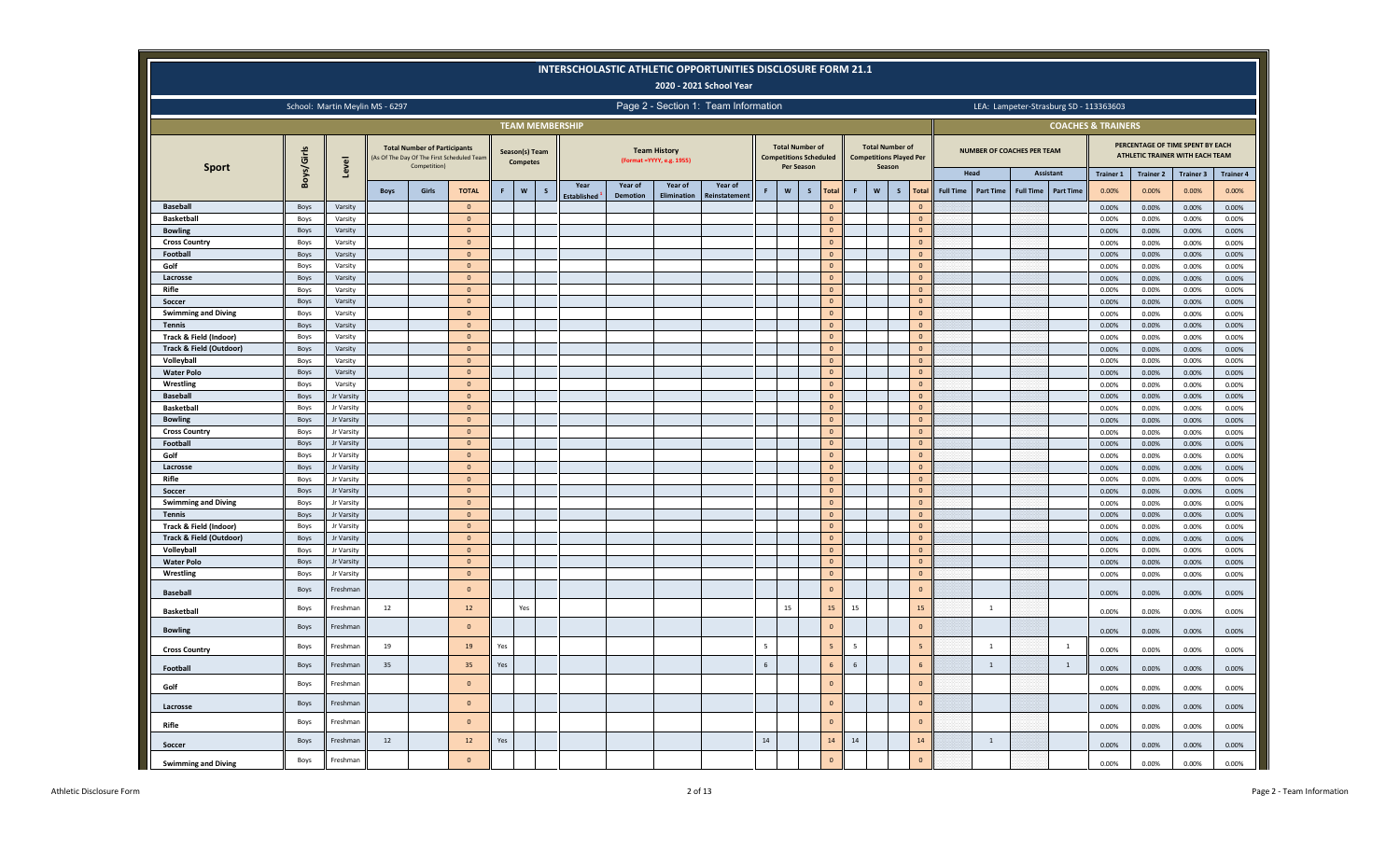|                                    |            |           |                                 |                                                     |                                           |     |                                   |     |                          |                 |                                                  | INTERSCHOLASTIC ATHLETIC OPPORTUNITIES DISCLOSURE FORM 21.1<br>2020 - 2021 School Year |      |              |                                                         |                              |    |                                                                    |                                  |                  |                                   |                  |                               |                                        |                           |                                                                     |                           |
|------------------------------------|------------|-----------|---------------------------------|-----------------------------------------------------|-------------------------------------------|-----|-----------------------------------|-----|--------------------------|-----------------|--------------------------------------------------|----------------------------------------------------------------------------------------|------|--------------|---------------------------------------------------------|------------------------------|----|--------------------------------------------------------------------|----------------------------------|------------------|-----------------------------------|------------------|-------------------------------|----------------------------------------|---------------------------|---------------------------------------------------------------------|---------------------------|
|                                    |            |           | School: Martin Meylin MS - 6297 |                                                     |                                           |     |                                   |     |                          |                 |                                                  | Page 2 - Section 1: Team Information                                                   |      |              |                                                         |                              |    |                                                                    |                                  |                  |                                   |                  |                               | LEA: Lampeter-Strasburg SD - 113363603 |                           |                                                                     |                           |
|                                    |            |           |                                 |                                                     |                                           |     |                                   |     | <b>TEAM MEMBERSHIP</b>   |                 |                                                  |                                                                                        |      |              |                                                         |                              |    |                                                                    |                                  |                  |                                   |                  |                               | <b>COACHES &amp; TRAINERS</b>          |                           |                                                                     |                           |
| <b>Sport</b>                       | Boys/Girls | Level     |                                 | <b>Total Number of Participants</b><br>Competition) | As Of The Day Of The First Scheduled Team |     | Season(s) Team<br><b>Competes</b> |     |                          |                 | <b>Team History</b><br>(Format =YYYY, e.g. 1955) |                                                                                        |      | Per Season   | <b>Total Number of</b><br><b>Competitions Scheduled</b> |                              |    | <b>Total Number of</b><br><b>Competitions Played Per</b><br>Season |                                  |                  | <b>NUMBER OF COACHES PER TEAM</b> |                  |                               |                                        |                           | PERCENTAGE OF TIME SPENT BY EACH<br>ATHLETIC TRAINER WITH EACH TEAM |                           |
|                                    |            |           | <b>Boys</b>                     | Girls                                               | <b>TOTAL</b>                              | F.  | $\mathsf{w}$                      | s   | Year                     | Year of         | Year of                                          | Year of                                                                                |      | $\mathsf{w}$ | $\mathsf{s}$                                            | <b>Total</b>                 |    | W<br>S                                                             | Total                            | <b>Full Time</b> | Head<br><b>Part Time</b>          | <b>Full Time</b> | Assistant<br><b>Part Time</b> | <b>Trainer 1</b><br>0.00%              | <b>Trainer 2</b><br>0.00% | <b>Trainer 3</b><br>0.00%                                           | <b>Trainer 4</b><br>0.00% |
| <b>Tennis</b>                      | Boys       | Freshman  |                                 |                                                     | $\overline{0}$                            |     |                                   |     | Established <sup>1</sup> | <b>Demotion</b> | Elimination                                      | Reinstatement                                                                          |      |              |                                                         | $\mathbf 0$                  |    |                                                                    | $\mathbf 0$                      |                  |                                   |                  |                               | 0.00%                                  | 0.00%                     | 0.00%                                                               | 0.00%                     |
|                                    | Boys       | Freshman  |                                 |                                                     | $\overline{0}$                            |     |                                   |     |                          |                 |                                                  |                                                                                        |      |              |                                                         | $\mathbf{0}$                 |    |                                                                    | $\mathbf{0}$                     |                  |                                   |                  |                               |                                        |                           |                                                                     |                           |
| Track & Field (Indoor)             | Boys       | Freshman  | 25                              |                                                     | 25                                        |     |                                   | Yes |                          |                 |                                                  |                                                                                        |      |              | $\,$ 8 $\,$                                             | 8                            |    | 8                                                                  | $\overline{\mathbf{8}}$          |                  | 1                                 |                  | $\overline{2}$                | 0.00%                                  | 0.00%                     | 0.00%                                                               | 0.00%                     |
| <b>Track &amp; Field (Outdoor)</b> |            |           |                                 |                                                     | $\mathbf{0}$                              |     |                                   |     |                          |                 |                                                  |                                                                                        |      |              |                                                         | $\mathbf{0}$                 |    |                                                                    | $\mathbf 0$                      |                  |                                   |                  |                               | 0.00%                                  | 0.00%                     | 0.00%                                                               | 0.00%                     |
| Volleyball                         | Boys       | Freshman  |                                 |                                                     | $\overline{0}$                            |     |                                   |     |                          |                 |                                                  |                                                                                        |      |              |                                                         | $\mathbf{0}$                 |    |                                                                    | $\mathbf{0}$                     |                  |                                   |                  |                               | 0.00%                                  | 0.00%                     | 0.00%                                                               | 0.00%                     |
| <b>Water Polo</b>                  | Boys       | Freshman  |                                 |                                                     |                                           |     |                                   |     |                          |                 |                                                  |                                                                                        |      |              |                                                         |                              |    |                                                                    |                                  |                  |                                   |                  |                               | 0.00%                                  | 0.00%                     | 0.00%                                                               | 0.00%                     |
| Wrestling                          | Boys       | Freshman  | 17                              |                                                     | 17                                        |     | Yes                               |     |                          |                 |                                                  |                                                                                        |      | 13           |                                                         | 13                           |    | 13                                                                 | 13                               |                  | 1                                 |                  | $\overline{1}$                | 0.00%                                  | 0.00%                     | 0.00%                                                               | 0.00%                     |
| <b>Baseball</b>                    | Boys       | 8th Grade |                                 |                                                     | $\overline{0}$                            |     |                                   |     |                          |                 |                                                  |                                                                                        |      |              |                                                         | $\Omega$                     |    |                                                                    | $\Omega$                         |                  |                                   |                  |                               | 0.00%                                  | 0.00%                     | 0.00%                                                               | 0.00%                     |
| <b>Basketball</b>                  | Boys       | 8th Grade | 13                              |                                                     | 13                                        |     | Yes                               |     |                          |                 |                                                  |                                                                                        |      | 15           |                                                         | 15                           |    | 15                                                                 | 15                               |                  |                                   |                  | $\overline{1}$                | 0.00%                                  | 0.00%                     | 0.00%                                                               | 0.00%                     |
| <b>Bowling</b>                     | Boys       | 8th Grade |                                 |                                                     | $\Omega$                                  |     |                                   |     |                          |                 |                                                  |                                                                                        |      |              |                                                         | $\mathbf{0}$                 |    |                                                                    | $\mathbf 0$                      |                  |                                   |                  |                               | 0.00%                                  | 0.00%                     | 0.00%                                                               | 0.00%                     |
| <b>Cross Country</b>               | Boys       | 8th Grade |                                 |                                                     | $\Omega$                                  |     |                                   |     |                          |                 |                                                  |                                                                                        |      |              |                                                         | $\Omega$                     |    |                                                                    | $\mathbf 0$                      |                  |                                   |                  |                               | 0.00%                                  | 0.00%                     | 0.00%                                                               | 0.00%                     |
| Football                           | Boys       | 8th Grade |                                 |                                                     | $\Omega$                                  |     |                                   |     |                          |                 |                                                  |                                                                                        |      |              |                                                         | $\mathbf{0}$                 |    |                                                                    | $\circ$                          |                  |                                   |                  |                               | 0.00%                                  | 0.00%                     | 0.00%                                                               | 0.00%                     |
| Golf                               | Boys       | 8th Grade |                                 |                                                     | $\overline{0}$                            |     |                                   |     |                          |                 |                                                  |                                                                                        |      |              |                                                         | $\overline{\mathbf{0}}$      |    |                                                                    | $\overline{0}$                   |                  |                                   |                  |                               | 0.00%                                  | 0.00%                     | 0.00%                                                               | 0.00%                     |
| Lacrosse                           | Boys       | 8th Grade |                                 |                                                     | $\overline{0}$<br>$\Omega$                |     |                                   |     |                          |                 |                                                  |                                                                                        |      |              |                                                         | $\mathbf{0}$<br>$\mathbf{0}$ |    |                                                                    | $\overline{0}$<br>$\overline{0}$ |                  |                                   |                  |                               | 0.00%                                  | 0.00%                     | 0.00%                                                               | 0.00%                     |
| Rifle                              | Boys       | 8th Grade |                                 |                                                     |                                           |     |                                   |     |                          |                 |                                                  |                                                                                        |      |              |                                                         |                              |    |                                                                    |                                  |                  |                                   |                  |                               | 0.00%                                  | 0.00%                     | 0.00%                                                               | 0.00%                     |
| Soccer                             | Boys       | 8th Grade | 12                              |                                                     | 12                                        | Yes |                                   |     |                          |                 |                                                  |                                                                                        | $14$ |              |                                                         | 14                           | 14 |                                                                    | 14                               |                  |                                   |                  | $\overline{1}$                | 0.00%                                  | 0.00%                     | 0.00%                                                               | 0.00%                     |
| <b>Swimming and Diving</b>         | Boys       | 8th Grade |                                 |                                                     | $\Omega$                                  |     |                                   |     |                          |                 |                                                  |                                                                                        |      |              |                                                         | $\mathbf{0}$                 |    |                                                                    | $\mathbf{0}$                     |                  |                                   |                  |                               | 0.00%                                  | 0.00%                     | 0.00%                                                               | 0.00%                     |
| <b>Tennis</b>                      | Boys       | 8th Grade |                                 |                                                     | $\Omega$                                  |     |                                   |     |                          |                 |                                                  |                                                                                        |      |              |                                                         | $\overline{0}$               |    |                                                                    | $\mathbf{0}$                     |                  |                                   |                  |                               | 0.00%                                  | 0.00%                     | 0.00%                                                               | 0.00%                     |
| Track & Field (Indoor)             | Boys       | 8th Grade |                                 |                                                     | $\overline{0}$                            |     |                                   |     |                          |                 |                                                  |                                                                                        |      |              |                                                         | $\overline{0}$               |    |                                                                    | $\circ$                          |                  |                                   |                  |                               | 0.00%                                  | 0.00%                     | 0.00%                                                               | 0.00%                     |
| Track & Field (Outdoor)            | Boys       | 8th Grade |                                 |                                                     | $\Omega$                                  |     |                                   |     |                          |                 |                                                  |                                                                                        |      |              |                                                         | $\overline{0}$               |    |                                                                    | $\circ$                          |                  |                                   |                  |                               | 0.00%                                  | 0.00%                     | 0.00%                                                               | 0.00%                     |
| Volleyball                         | Boys       | 8th Grade |                                 |                                                     | $\Omega$                                  |     |                                   |     |                          |                 |                                                  |                                                                                        |      |              |                                                         | $\Omega$                     |    |                                                                    | $\overline{0}$                   |                  |                                   |                  |                               | 0.00%                                  | 0.00%                     | 0.00%                                                               | 0.00%                     |
| <b>Water Polo</b>                  | Boys       | 8th Grade |                                 |                                                     | $\overline{0}$                            |     |                                   |     |                          |                 |                                                  |                                                                                        |      |              |                                                         | $\mathbf{0}$                 |    |                                                                    | $\overline{0}$                   |                  |                                   |                  |                               | 0.00%                                  | 0.00%                     | 0.00%                                                               | 0.00%                     |
| Wrestling                          | Boys       | 8th Grade |                                 |                                                     | $\overline{0}$                            |     |                                   |     |                          |                 |                                                  |                                                                                        |      |              |                                                         | $\mathbf{0}$                 |    |                                                                    | $\mathbf 0$                      |                  |                                   |                  |                               | 0.00%                                  | 0.00%                     | 0.00%                                                               | 0.00%                     |
| <b>Baseball</b>                    | Boys       | 7th Grade |                                 |                                                     | $\overline{0}$                            |     |                                   |     |                          |                 |                                                  |                                                                                        |      |              |                                                         | $\mathbf{0}$                 |    |                                                                    | $\mathbf 0$                      |                  |                                   |                  |                               | 0.00%                                  | 0.00%                     | 0.00%                                                               | 0.00%                     |
| <b>Basketball</b>                  | Boys       | 7th Grade | 12                              |                                                     | 12                                        |     | Yes                               |     |                          |                 |                                                  |                                                                                        |      | 14           |                                                         | $14\,$                       |    | 14                                                                 | $14$                             |                  |                                   |                  | $\overline{1}$                | 0.00%                                  | 0.00%                     | 0.00%                                                               | 0.00%                     |
| <b>Bowling</b>                     | Boys       | 7th Grade |                                 |                                                     | $\overline{0}$                            |     |                                   |     |                          |                 |                                                  |                                                                                        |      |              |                                                         | $\mathbf{0}$                 |    |                                                                    | $\mathbf 0$                      |                  |                                   |                  |                               | 0.00%                                  | 0.00%                     | 0.00%                                                               | 0.00%                     |
| <b>Cross Country</b>               | Boys       | 7th Grade |                                 |                                                     | $\mathbf{0}$                              |     |                                   |     |                          |                 |                                                  |                                                                                        |      |              |                                                         | $\mathbf{0}$                 |    |                                                                    | $\mathbf{0}$                     |                  |                                   |                  |                               | 0.00%                                  | 0.00%                     | 0.00%                                                               | 0.00%                     |
| Football                           | Boys       | 7th Grade |                                 |                                                     | $\overline{0}$                            |     |                                   |     |                          |                 |                                                  |                                                                                        |      |              |                                                         | $\mathbf{0}$                 |    |                                                                    | $\overline{0}$                   |                  |                                   |                  |                               | 0.00%                                  | 0.00%                     | 0.00%                                                               | 0.00%                     |
| Golf                               | Boys       | 7th Grade |                                 |                                                     | $\overline{0}$                            |     |                                   |     |                          |                 |                                                  |                                                                                        |      |              |                                                         | $\Omega$                     |    |                                                                    | $\Omega$                         |                  |                                   |                  |                               | 0.00%                                  | 0.00%                     | 0.00%                                                               | 0.00%                     |
| Lacrosse                           | Boys       | 7th Grade |                                 |                                                     | $\overline{0}$                            |     |                                   |     |                          |                 |                                                  |                                                                                        |      |              |                                                         | $\Omega$                     |    |                                                                    | $\mathbf{0}$                     |                  |                                   |                  |                               | 0.00%                                  | 0.00%                     | 0.00%                                                               | 0.00%                     |
| Rifle                              | Boys       | 7th Grade |                                 |                                                     | $\Omega$                                  |     |                                   |     |                          |                 |                                                  |                                                                                        |      |              |                                                         | $\mathbf 0$                  |    |                                                                    | $\mathbf 0$                      |                  |                                   |                  |                               | 0.00%                                  | 0.00%                     | 0.00%                                                               | 0.00%                     |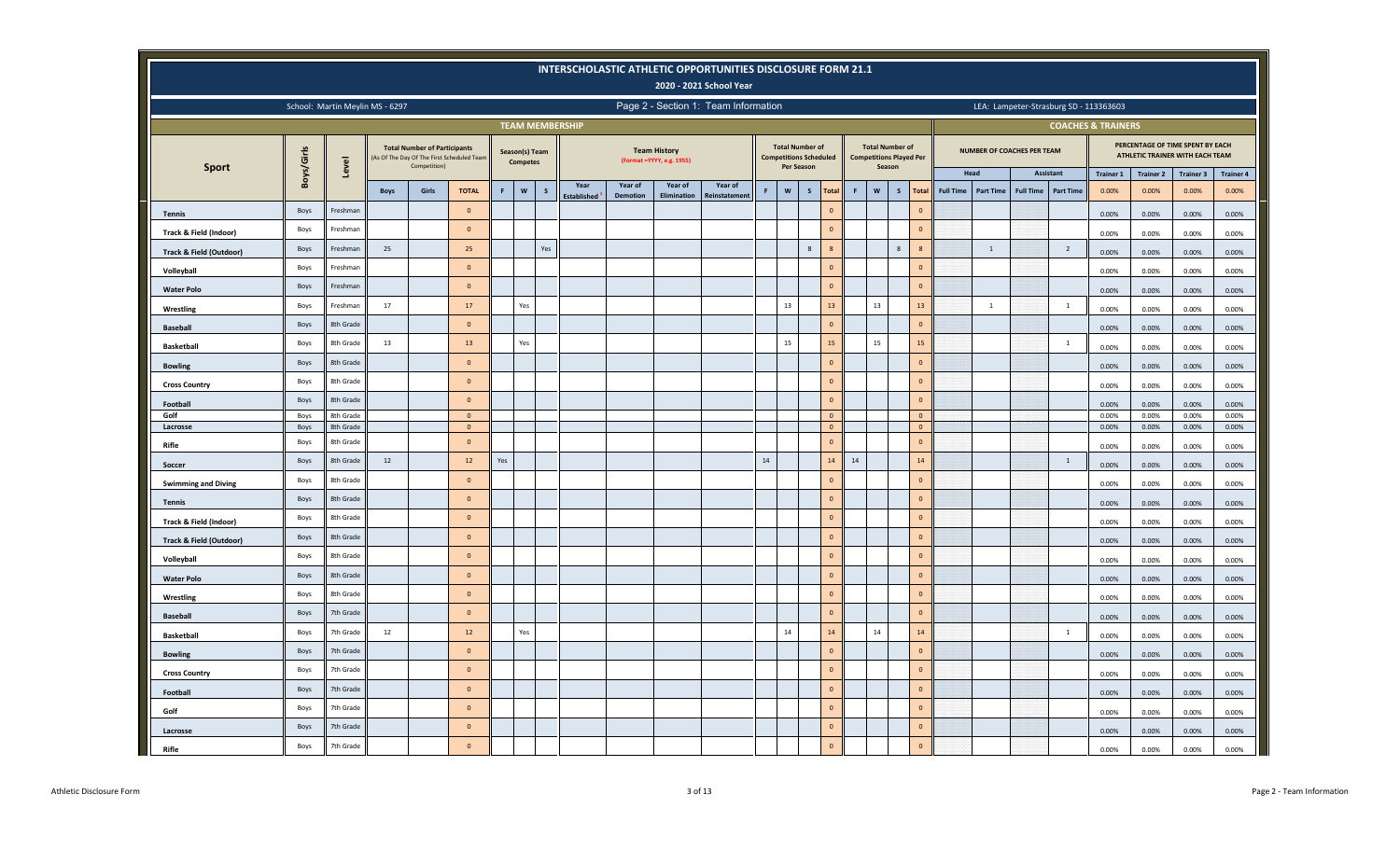|                                        |                |                                 |             |                                                     |                                           |     |                                       | <b>INTERSCHOLASTIC ATHLETIC OPPORTUNITIES DISCLOSURE FORM 21.1</b> |                            |                                                  | 2020 - 2021 School Year              |    |              |                                                         |        |                                                                    |                                  |                  |                                   |                  |                                        |                  |                  |                                                                     |                  |
|----------------------------------------|----------------|---------------------------------|-------------|-----------------------------------------------------|-------------------------------------------|-----|---------------------------------------|--------------------------------------------------------------------|----------------------------|--------------------------------------------------|--------------------------------------|----|--------------|---------------------------------------------------------|--------|--------------------------------------------------------------------|----------------------------------|------------------|-----------------------------------|------------------|----------------------------------------|------------------|------------------|---------------------------------------------------------------------|------------------|
|                                        |                | School: Martin Meylin MS - 6297 |             |                                                     |                                           |     |                                       |                                                                    |                            |                                                  | Page 2 - Section 1: Team Information |    |              |                                                         |        |                                                                    |                                  |                  |                                   |                  | LEA: Lampeter-Strasburg SD - 113363603 |                  |                  |                                                                     |                  |
|                                        |                |                                 |             |                                                     |                                           |     |                                       | <b>TEAM MEMBERSHIP</b>                                             |                            |                                                  |                                      |    |              |                                                         |        |                                                                    |                                  |                  |                                   |                  | <b>COACHES &amp; TRAINERS</b>          |                  |                  |                                                                     |                  |
|                                        | Boys/Girls     | Level                           |             | <b>Total Number of Participants</b><br>Competition) | As Of The Day Of The First Scheduled Team |     | Season(s) Team<br><b>Competes</b>     |                                                                    |                            | <b>Team History</b><br>(Format =YYYY, e.g. 1955) |                                      |    | Per Season   | <b>Total Number of</b><br><b>Competitions Scheduled</b> |        | <b>Total Number of</b><br><b>Competitions Played Per</b><br>Season |                                  |                  | <b>NUMBER OF COACHES PER TEAM</b> |                  |                                        |                  |                  | PERCENTAGE OF TIME SPENT BY EACH<br>ATHLETIC TRAINER WITH EACH TEAM |                  |
| <b>Sport</b>                           |                |                                 |             |                                                     |                                           |     |                                       |                                                                    |                            |                                                  |                                      |    |              |                                                         |        |                                                                    |                                  |                  | Head                              |                  | Assistant                              | <b>Trainer 1</b> | <b>Trainer 2</b> | <b>Trainer 3</b>                                                    | <b>Trainer 4</b> |
|                                        |                |                                 | <b>Boys</b> | Girls                                               | <b>TOTAL</b>                              | F.  | $\boldsymbol{\mathsf{w}}$<br><b>S</b> | Year<br>Established                                                | Year of<br><b>Demotion</b> | Year of<br>Elimination                           | Year of<br>einstatemer               | F  | $\mathsf{w}$ | $\mathsf{s}$<br>Total                                   | F      | $\mathsf{w}$<br>$\mathsf{s}$                                       | Total                            | <b>Full Time</b> | <b>Part Time</b>                  | <b>Full Time</b> | <b>Part Time</b>                       | 0.00%            | 0.00%            | 0.00%                                                               | 0.00%            |
| Soccer                                 | Boys           | 7th Grade                       | 15          |                                                     | 15                                        | Yes |                                       |                                                                    |                            |                                                  |                                      | 15 |              | $15\,$                                                  | $15\,$ |                                                                    | 15                               |                  |                                   |                  |                                        | 0.00%            | 0.00%            | 0.00%                                                               | 0.00%            |
| <b>Swimming and Diving</b>             | Boys           | 7th Grade                       |             |                                                     | $\mathbf{0}$                              |     |                                       |                                                                    |                            |                                                  |                                      |    |              | $\circ$                                                 |        |                                                                    | $\Omega$                         |                  |                                   |                  |                                        | 0.00%            | 0.00%            | 0.00%                                                               | 0.00%            |
| <b>Tennis</b>                          | Boys           | 7th Grade                       |             |                                                     | $\Omega$                                  |     |                                       |                                                                    |                            |                                                  |                                      |    |              | $\Omega$                                                |        |                                                                    | $\Omega$                         |                  |                                   |                  |                                        | 0.00%            | 0.00%            | 0.00%                                                               | 0.00%            |
| Track & Field (Indoor)                 | Boys           | 7th Grade                       |             |                                                     | $\Omega$                                  |     |                                       |                                                                    |                            |                                                  |                                      |    |              | $\mathbf{0}$                                            |        |                                                                    | $\Omega$                         |                  |                                   |                  |                                        | 0.00%            | 0.00%            | 0.00%                                                               | 0.00%            |
| Track & Field (Outdoor)                | Boys           | 7th Grade                       |             |                                                     | $\mathbf{0}$                              |     |                                       |                                                                    |                            |                                                  |                                      |    |              | $\mathbf 0$                                             |        |                                                                    | $\circ$                          |                  |                                   |                  |                                        | 0.00%            | 0.00%            | 0.00%                                                               | 0.00%            |
| Volleyball                             | Boys           | 7th Grade                       |             |                                                     | $\circ$                                   |     |                                       |                                                                    |                            |                                                  |                                      |    |              | $\circ$                                                 |        |                                                                    | $\Omega$                         |                  |                                   |                  |                                        | 0.00%            | 0.00%            | 0.00%                                                               | 0.00%            |
| <b>Water Polo</b>                      | Boys           | 7th Grade                       |             |                                                     | $\mathbf{0}$                              |     |                                       |                                                                    |                            |                                                  |                                      |    |              | $\circ$                                                 |        |                                                                    | $\mathbf{0}$                     |                  |                                   |                  |                                        | 0.00%            | 0.00%            | 0.00%                                                               | 0.00%            |
| Wrestling                              | Boys           | 7th Grade                       |             |                                                     | $\mathbf{0}$                              |     |                                       |                                                                    |                            |                                                  |                                      |    |              | $\Omega$                                                |        |                                                                    | $\Omega$                         |                  |                                   |                  |                                        | 0.00%            | 0.00%            | 0.00%                                                               | 0.00%            |
| <b>Basketball</b>                      | Girls          | Varsity                         |             |                                                     | $\mathbf{0}$                              |     |                                       |                                                                    |                            |                                                  |                                      |    |              | $\Omega$                                                |        |                                                                    | $\mathbf{0}$                     |                  |                                   |                  |                                        | 0.00%            | 0.00%            | 0.00%                                                               | 0.00%            |
| <b>Bowling</b>                         | Girls          | Varsity                         |             |                                                     | $\Omega$                                  |     |                                       |                                                                    |                            |                                                  |                                      |    |              | $\mathbf 0$                                             |        |                                                                    | $\circ$                          |                  |                                   |                  |                                        | 0.00%            | 0.00%            | 0.00%                                                               | 0.00%            |
| <b>Competitive Spirit</b>              | Girls          | Varsity                         |             |                                                     | $\overline{0}$                            |     |                                       |                                                                    |                            |                                                  |                                      |    |              | $\mathbf 0$                                             |        |                                                                    | $\circ$                          |                  |                                   |                  |                                        | 0.00%            | 0.00%            | 0.00%                                                               | 0.00%            |
| <b>Cross Country</b>                   | Girls          | Varsity                         |             |                                                     | $\mathbf{0}$                              |     |                                       |                                                                    |                            |                                                  |                                      |    |              | $\mathbf 0$                                             |        |                                                                    | $\circ$                          |                  |                                   |                  |                                        | 0.00%            | 0.00%            | 0.00%                                                               | 0.00%            |
| <b>Field Hockey</b>                    | Girls          | Varsity                         |             |                                                     | $\circ$                                   |     |                                       |                                                                    |                            |                                                  |                                      |    |              | $\mathbf 0$                                             |        |                                                                    | $\circ$                          |                  |                                   |                  |                                        | 0.00%            | 0.00%            | 0.00%                                                               | 0.00%            |
| Golf                                   | Girls          | Varsity                         |             |                                                     | $\mathbf{0}$                              |     |                                       |                                                                    |                            |                                                  |                                      |    |              | $\mathbf 0$                                             |        |                                                                    | $\circ$                          |                  |                                   |                  |                                        | 0.00%            | 0.00%            | 0.00%                                                               | 0.00%            |
| Gymnastics                             | Girls          | Varsity                         |             |                                                     | $\overline{0}$                            |     |                                       |                                                                    |                            |                                                  |                                      |    |              | $\mathbf 0$                                             |        |                                                                    | $\overline{0}$                   |                  |                                   |                  |                                        | 0.00%            | 0.00%            | 0.00%                                                               | 0.00%            |
| Lacrosse                               | Girls          | Varsity                         |             |                                                     | $\mathbf{0}$                              |     |                                       |                                                                    |                            |                                                  |                                      |    |              | $\mathbf 0$                                             |        |                                                                    | $\circ$                          |                  |                                   |                  |                                        | 0.00%            | 0.00%            | 0.00%                                                               | 0.00%            |
| Rifle                                  | Girls          | Varsity                         |             |                                                     | $\mathbf{0}$                              |     |                                       |                                                                    |                            |                                                  |                                      |    |              | $\mathbf 0$                                             |        |                                                                    | $\circ$                          |                  |                                   |                  |                                        | 0.00%            | 0.00%            | 0.00%                                                               | 0.00%            |
| Soccer                                 | Girls          | Varsity                         |             |                                                     | $\mathbf{0}$                              |     |                                       |                                                                    |                            |                                                  |                                      |    |              | $\mathbf 0$                                             |        |                                                                    | $\circ$                          |                  |                                   |                  |                                        | 0.00%            | 0.00%            | 0.00%                                                               | 0.00%            |
| Softball, Fast Pitch                   | Girls          | Varsity                         |             |                                                     | $\overline{0}$                            |     |                                       |                                                                    |                            |                                                  |                                      |    |              | $\overline{0}$                                          |        |                                                                    | $\overline{0}$                   |                  |                                   |                  |                                        | 0.00%            | 0.00%            | 0.00%                                                               | 0.00%            |
| <b>Swimming and Diving</b>             | Girls          | Varsity                         |             |                                                     | $\mathbf{0}$                              |     |                                       |                                                                    |                            |                                                  |                                      |    |              | $\mathbf 0$                                             |        |                                                                    | $\Omega$                         |                  |                                   |                  |                                        | 0.00%            | 0.00%            | 0.00%                                                               | 0.00%            |
| <b>Tennis</b>                          | Girls          | Varsity                         |             |                                                     | $\Omega$                                  |     |                                       |                                                                    |                            |                                                  |                                      |    |              | $\circ$                                                 |        |                                                                    | $\Omega$                         |                  |                                   |                  |                                        | 0.00%            | 0.00%            | 0.00%                                                               | 0.00%            |
| Track & Field (Indoor)                 | Girls<br>Girls | Varsity                         |             |                                                     | $\mathbf{0}$<br>$\mathbf{0}$              |     |                                       |                                                                    |                            |                                                  |                                      |    |              | $\mathbf 0$                                             |        |                                                                    | $\overline{0}$<br>$\overline{0}$ |                  |                                   |                  |                                        | 0.00%            | 0.00%            | 0.00%                                                               | 0.00%            |
| Track & Field (Outdoor)                |                | Varsity                         |             |                                                     | $\overline{0}$                            |     |                                       |                                                                    |                            |                                                  |                                      |    |              | $\mathbf 0$<br>$\mathbf{0}$                             |        |                                                                    | $\overline{0}$                   |                  |                                   |                  |                                        | 0.00%            | 0.00%            | 0.00%                                                               | 0.00%            |
| Volleyball                             | Girls<br>Girls | Varsity<br>Varsity              |             |                                                     | $\circ$                                   |     |                                       |                                                                    |                            |                                                  |                                      |    |              | $\mathbf{0}$                                            |        |                                                                    | $\mathbf{0}$                     |                  |                                   |                  |                                        | 0.00%            | 0.00%            | 0.00%                                                               | 0.00%            |
| <b>Water Polo</b><br><b>Basketball</b> | Girls          | Jr Varsity                      |             |                                                     | $\circ$                                   |     |                                       |                                                                    |                            |                                                  |                                      |    |              | $\mathbf 0$                                             |        |                                                                    | $\circ$                          |                  |                                   |                  |                                        | 0.00%<br>0.00%   | 0.00%<br>0.00%   | 0.00%<br>0.00%                                                      | 0.00%<br>0.00%   |
| <b>Bowling</b>                         | Girls          | Jr Varsity                      |             |                                                     | $\mathbf{0}$                              |     |                                       |                                                                    |                            |                                                  |                                      |    |              | $\mathbf 0$                                             |        |                                                                    | $\mathbf{0}$                     |                  |                                   |                  |                                        | 0.00%            | 0.00%            | 0.00%                                                               | 0.00%            |
| <b>Competitive Spirit</b>              | Girls          | Jr Varsity                      |             |                                                     | $\circ$                                   |     |                                       |                                                                    |                            |                                                  |                                      |    |              | $\mathbf{0}$                                            |        |                                                                    | $\circ$                          |                  |                                   |                  |                                        | 0.00%            | 0.00%            | 0.00%                                                               | 0.00%            |
| <b>Cross Country</b>                   | Girls          | Jr Varsity                      |             |                                                     | $\mathbf{0}$                              |     |                                       |                                                                    |                            |                                                  |                                      |    |              | $\mathbf 0$                                             |        |                                                                    | $\overline{0}$                   |                  |                                   |                  |                                        | 0.00%            | 0.00%            | 0.00%                                                               | 0.00%            |
| <b>Field Hockey</b>                    | Girls          | Jr Varsity                      |             |                                                     | $\overline{0}$                            |     |                                       |                                                                    |                            |                                                  |                                      |    |              | $\overline{0}$                                          |        |                                                                    | $\overline{0}$                   |                  |                                   |                  |                                        | 0.00%            | 0.00%            | 0.00%                                                               | 0.00%            |
| Golf                                   | Girls          | Jr Varsity                      |             |                                                     | $\mathbf{0}$                              |     |                                       |                                                                    |                            |                                                  |                                      |    |              | $\circ$                                                 |        |                                                                    | $\mathbf{0}$                     |                  |                                   |                  |                                        | 0.00%            | 0.00%            | 0.00%                                                               | 0.00%            |
| Gymnastics                             | Girls          | Jr Varsity                      |             |                                                     | $\mathbf{0}$                              |     |                                       |                                                                    |                            |                                                  |                                      |    |              | $\circ$                                                 |        |                                                                    | $\overline{0}$                   |                  |                                   |                  |                                        | 0.00%            | 0.00%            | 0.00%                                                               | 0.00%            |
| Lacrosse                               | Girls          | Jr Varsity                      |             |                                                     | $\mathbf{0}$                              |     |                                       |                                                                    |                            |                                                  |                                      |    |              | $\mathbf 0$                                             |        |                                                                    | $\Omega$                         |                  |                                   |                  |                                        | 0.00%            | 0.00%            | 0.00%                                                               | 0.00%            |
| Rifle                                  | Girls          | Jr Varsity                      |             |                                                     | $\overline{0}$                            |     |                                       |                                                                    |                            |                                                  |                                      |    |              | $\overline{0}$                                          |        |                                                                    | $\overline{0}$                   |                  |                                   |                  |                                        | 0.00%            | 0.00%            | 0.00%                                                               | 0.00%            |
| Soccer                                 | Girls          | Jr Varsity                      |             |                                                     | $\Omega$                                  |     |                                       |                                                                    |                            |                                                  |                                      |    |              | $\mathbf 0$                                             |        |                                                                    | $\Omega$                         |                  |                                   |                  |                                        | 0.00%            | 0.00%            | 0.00%                                                               | 0.00%            |
| Softball, Fast Pitch                   | Girls          | Jr Varsity                      |             |                                                     | $\mathbf{0}$                              |     |                                       |                                                                    |                            |                                                  |                                      |    |              | $\mathbf 0$                                             |        |                                                                    | $\overline{0}$                   |                  |                                   |                  |                                        | 0.00%            | 0.00%            | 0.00%                                                               | 0.00%            |
| <b>Swimming and Diving</b>             | Girls          | Jr Varsity                      |             |                                                     | $\mathbf{0}$                              |     |                                       |                                                                    |                            |                                                  |                                      |    |              | $\mathbf{0}$                                            |        |                                                                    | $\overline{0}$                   |                  |                                   |                  |                                        | 0.00%            | 0.00%            | 0.00%                                                               | 0.00%            |
| <b>Tennis</b>                          | Girls          | Jr Varsity                      |             |                                                     | $\mathbf{0}$                              |     |                                       |                                                                    |                            |                                                  |                                      |    |              | $\circ$                                                 |        |                                                                    | $\overline{0}$                   |                  |                                   |                  |                                        | 0.00%            | 0.00%            | 0.00%                                                               | 0.00%            |
| <b>Track &amp; Field (Indoor)</b>      | Girls          | Jr Varsity                      |             |                                                     | $\mathbf{0}$                              |     |                                       |                                                                    |                            |                                                  |                                      |    |              | $\mathbf{0}$                                            |        |                                                                    | $\overline{0}$                   |                  |                                   |                  |                                        | 0.00%            | 0.00%            | 0.00%                                                               | 0.00%            |
| Track & Field (Outdoor)                | Girls          | Jr Varsity                      |             |                                                     | $\mathbf{0}$                              |     |                                       |                                                                    |                            |                                                  |                                      |    |              | $\circ$                                                 |        |                                                                    | $\overline{0}$                   |                  |                                   |                  |                                        | 0.00%            | 0.00%            | 0.00%                                                               | 0.00%            |
| Volleyball                             | Girls          | Jr Varsity                      |             |                                                     | $\mathbf{0}$                              |     |                                       |                                                                    |                            |                                                  |                                      |    |              | $\circ$                                                 |        |                                                                    | $\mathbf{0}$                     |                  |                                   |                  |                                        | 0.00%            | 0.00%            | 0.00%                                                               | 0.00%            |
| <b>Water Polo</b>                      | Girls          | Jr Varsity                      |             |                                                     | $\circ$                                   |     |                                       |                                                                    |                            |                                                  |                                      |    |              | $\mathbf 0$                                             |        |                                                                    | $\mathbf{0}$                     |                  |                                   |                  |                                        | 0.00%            | 0.00%            | 0.00%                                                               | 0.00%            |
| <b>Basketball</b>                      | Girls          | Freshman                        |             |                                                     | $\Omega$                                  |     |                                       |                                                                    |                            |                                                  |                                      |    |              | $\mathbf 0$                                             |        |                                                                    | $\overline{0}$                   |                  |                                   |                  |                                        | 0.00%            | 0.00%            | 0.00%                                                               | 0.00%            |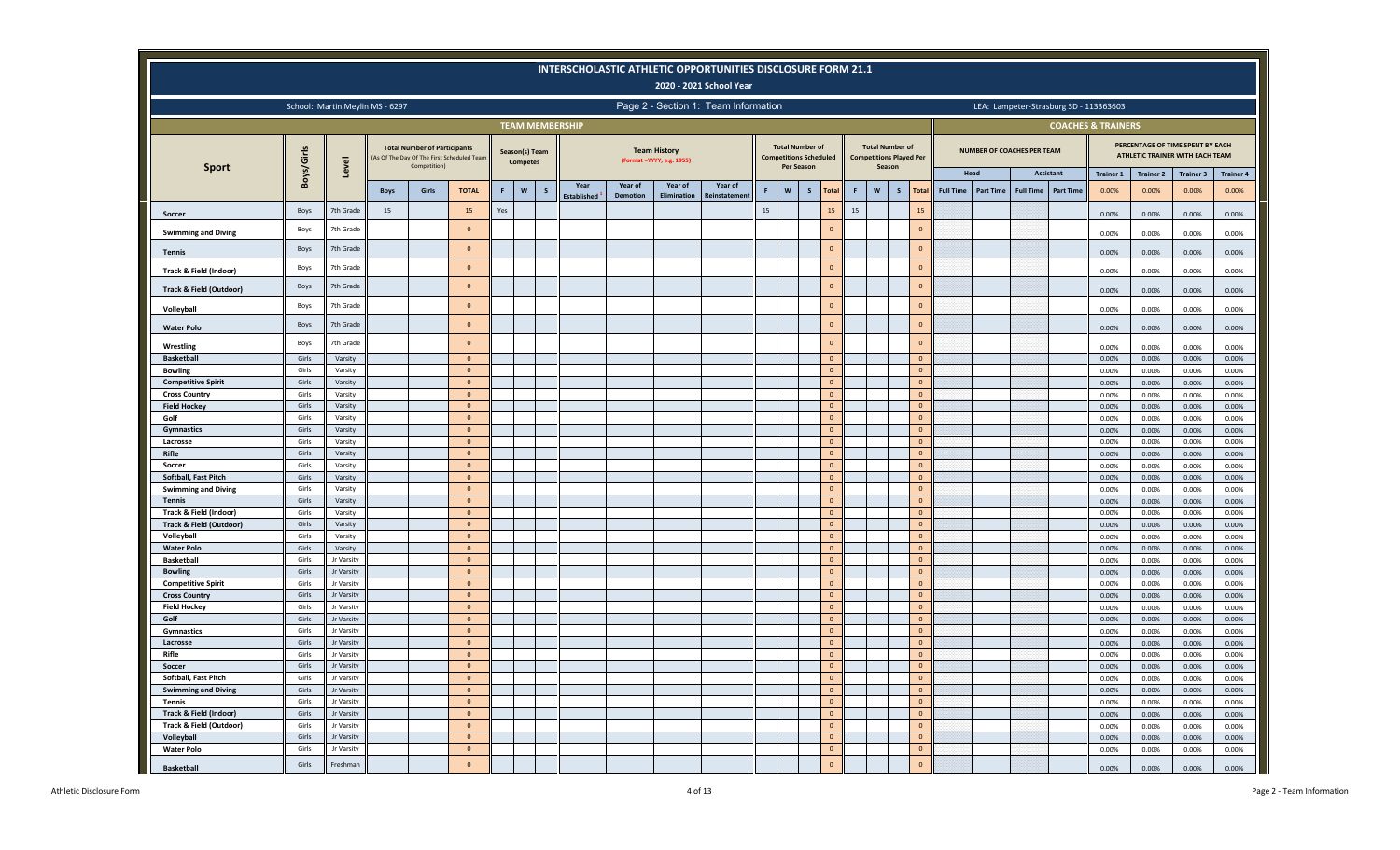|                            |            |                                 |             |                                                                                                  |                  |             |                                   |              |                        |                 |                                                   | INTERSCHOLASTIC ATHLETIC OPPORTUNITIES DISCLOSURE FORM 21.1<br>2020 - 2021 School Year |                |                                      |                               |                |                           |                                                                    |                |                  |                                   |                  |                                        |                               |                  |                                                                     |                  |
|----------------------------|------------|---------------------------------|-------------|--------------------------------------------------------------------------------------------------|------------------|-------------|-----------------------------------|--------------|------------------------|-----------------|---------------------------------------------------|----------------------------------------------------------------------------------------|----------------|--------------------------------------|-------------------------------|----------------|---------------------------|--------------------------------------------------------------------|----------------|------------------|-----------------------------------|------------------|----------------------------------------|-------------------------------|------------------|---------------------------------------------------------------------|------------------|
|                            |            | School: Martin Meylin MS - 6297 |             |                                                                                                  |                  |             |                                   |              |                        |                 |                                                   | Page 2 - Section 1: Team Information                                                   |                |                                      |                               |                |                           |                                                                    |                |                  |                                   |                  | LEA: Lampeter-Strasburg SD - 113363603 |                               |                  |                                                                     |                  |
|                            |            |                                 |             |                                                                                                  |                  |             |                                   |              | <b>TEAM MEMBERSHIP</b> |                 |                                                   |                                                                                        |                |                                      |                               |                |                           |                                                                    |                |                  |                                   |                  |                                        | <b>COACHES &amp; TRAINERS</b> |                  |                                                                     |                  |
| <b>Sport</b>               | Boys/Girls | Level                           |             | <b>Total Number of Participants</b><br>As Of The Day Of The First Scheduled Team<br>Competition) |                  |             | Season(s) Team<br><b>Competes</b> |              |                        |                 | <b>Team History</b><br>(Format = YYYY, e.g. 1955) |                                                                                        |                | <b>Total Number of</b><br>Per Season | <b>Competitions Scheduled</b> |                |                           | <b>Total Number of</b><br><b>Competitions Played Per</b><br>Season |                |                  | <b>NUMBER OF COACHES PER TEAM</b> |                  |                                        |                               |                  | PERCENTAGE OF TIME SPENT BY EACH<br>ATHLETIC TRAINER WITH EACH TEAM |                  |
|                            |            |                                 |             |                                                                                                  |                  |             |                                   |              | Year                   | Year of         | Year of                                           | Year of                                                                                |                |                                      |                               |                |                           |                                                                    |                |                  | Head                              |                  | Assistant                              | <b>Trainer 1</b>              | <b>Trainer 2</b> | <b>Trainer 3</b>                                                    | <b>Trainer 4</b> |
|                            |            |                                 | <b>Boys</b> | Girls                                                                                            | <b>TOTAL</b>     | $\mathsf F$ | $\boldsymbol{\mathsf{w}}$         | $\mathsf{s}$ | <b>stablished</b>      | <b>Demotion</b> | Elimination                                       | Reinstatemen                                                                           | $\mathsf F$    | $\mathsf{w}$                         | $\sf s$<br><b>Total</b>       | F              | $\boldsymbol{\mathsf{w}}$ | $\mathsf{s}$                                                       | <b>Total</b>   | <b>Full Time</b> | <b>Part Time</b>                  | <b>Full Time</b> | <b>Part Time</b>                       | 0.00%                         | 0.00%            | 0.00%                                                               | 0.00%            |
| <b>Bowling</b>             | Girls      | Freshman                        |             |                                                                                                  | $\circ$          |             |                                   |              |                        |                 |                                                   |                                                                                        |                |                                      | $\mathbf{0}$                  |                |                           |                                                                    | $\Omega$       |                  |                                   |                  |                                        | 0.00%                         | 0.00%            | 0.00%                                                               | 0.00%            |
| <b>Competitive Spirit</b>  | Girls      | Freshman                        |             |                                                                                                  | $\mathbf{0}$     |             |                                   |              |                        |                 |                                                   |                                                                                        |                |                                      | $\mathbf{0}$                  |                |                           |                                                                    | $\mathbf{0}$   |                  |                                   |                  |                                        | 0.00%                         | 0.00%            | 0.00%                                                               | 0.00%            |
| <b>Cross Country</b>       | Girls      | Freshman                        |             | 6                                                                                                | 6                | Yes         |                                   |              |                        |                 |                                                   |                                                                                        | $\overline{7}$ |                                      | $\overline{7}$                | $\overline{7}$ |                           |                                                                    | $\overline{7}$ |                  | $\mathbf{1}$                      |                  |                                        | 0.00%                         | 0.00%            | 0.00%                                                               | 0.00%            |
| <b>Field Hockey</b>        | Girls      | Freshman                        |             |                                                                                                  | $\circ$          |             |                                   |              |                        |                 |                                                   |                                                                                        |                |                                      | $\mathbf 0$                   |                |                           |                                                                    | $\Omega$       |                  |                                   |                  |                                        | 0.00%                         | 0.00%            | 0.00%                                                               | 0.00%            |
| Golf                       | Girls      | Freshman                        |             |                                                                                                  | $\mathbf{0}$     |             |                                   |              |                        |                 |                                                   |                                                                                        |                |                                      | $\mathbf{0}$                  |                |                           |                                                                    | $\mathbf{0}$   |                  |                                   |                  |                                        | 0.00%                         | 0.00%            | 0.00%                                                               | 0.00%            |
| Gymnastics                 | Girls      | Freshman                        |             |                                                                                                  | $\mathbf{0}$     |             |                                   |              |                        |                 |                                                   |                                                                                        |                |                                      | $\mathbf{0}$                  |                |                           |                                                                    | $\mathbf{0}$   |                  |                                   |                  |                                        | 0.00%                         | 0.00%            | 0.00%                                                               | 0.00%            |
| Lacrosse                   | Girls      | Freshman                        |             |                                                                                                  | $\circ$          |             |                                   |              |                        |                 |                                                   |                                                                                        |                |                                      | $\mathbf 0$                   |                |                           |                                                                    | $\circ$        |                  |                                   |                  |                                        | 0.00%                         | 0.00%            | 0.00%                                                               | 0.00%            |
| Rifle                      | Girls      | Freshman                        |             |                                                                                                  | $\circ$          |             |                                   |              |                        |                 |                                                   |                                                                                        |                |                                      | $\mathbf{0}$                  |                |                           |                                                                    | $\circ$        |                  |                                   |                  |                                        | 0.00%                         | 0.00%            | 0.00%                                                               | 0.00%            |
| Soccer                     | Girls      | Freshman                        |             | $11\,$                                                                                           | 11               | Yes         |                                   |              |                        |                 |                                                   |                                                                                        | $14\,$         |                                      | 14                            | $14\,$         |                           |                                                                    | 14             |                  | $\mathbf{1}$                      |                  |                                        | 0.00%                         | 0.00%            | 0.00%                                                               | 0.00%            |
| Softball, Fast Pitch       | Girls      | Freshman                        |             |                                                                                                  | $\mathbf{0}$     |             |                                   |              |                        |                 |                                                   |                                                                                        |                |                                      | $\mathbf{0}$                  |                |                           |                                                                    | $\circ$        |                  |                                   |                  |                                        | 0.00%                         | 0.00%            | 0.00%                                                               | 0.00%            |
| <b>Swimming and Diving</b> | Girls      | Freshman                        |             |                                                                                                  | $\Omega$         |             |                                   |              |                        |                 |                                                   |                                                                                        |                |                                      | $\mathbf 0$                   |                |                           |                                                                    | $\Omega$       |                  |                                   |                  |                                        | 0.00%                         | 0.00%            | 0.00%                                                               | 0.00%            |
| <b>Tennis</b>              | Girls      | Freshman                        |             |                                                                                                  | $\circ$          |             |                                   |              |                        |                 |                                                   |                                                                                        |                |                                      | $\mathbf{0}$                  |                |                           |                                                                    | $\Omega$       |                  |                                   |                  |                                        | 0.00%                         | 0.00%            | 0.00%                                                               | 0.00%            |
| Track & Field (Indoor)     | Girls      | Freshman                        |             |                                                                                                  | $\Omega$         |             |                                   |              |                        |                 |                                                   |                                                                                        |                |                                      | $\mathbf{0}$                  |                |                           |                                                                    | $\Omega$       |                  |                                   |                  |                                        | 0.00%                         | 0.00%            | 0.00%                                                               | 0.00%            |
| Track & Field (Outdoor)    | Girls      | Freshman                        |             | 33                                                                                               | 33               |             |                                   | Yes          |                        |                 |                                                   |                                                                                        |                |                                      | 8<br>$\boldsymbol{8}$         |                |                           | 8                                                                  | $\overline{8}$ |                  | $1\,$                             |                  | $\overline{2}$                         | 0.00%                         | 0.00%            | 0.00%                                                               | 0.00%            |
| Volleyball                 | Girls      | Freshman                        |             |                                                                                                  | $\circ$          |             |                                   |              |                        |                 |                                                   |                                                                                        |                |                                      | $\overline{0}$                |                |                           |                                                                    | $\mathbf{0}$   |                  |                                   |                  |                                        | 0.00%                         | 0.00%            | 0.00%                                                               | 0.00%            |
| <b>Water Polo</b>          | Girls      | Freshman                        |             |                                                                                                  | $\mathbf{0}$     |             |                                   |              |                        |                 |                                                   |                                                                                        |                |                                      | $\mathbf{0}$                  |                |                           |                                                                    | $\Omega$       |                  |                                   |                  |                                        | 0.00%                         | 0.00%            | 0.00%                                                               | 0.00%            |
| <b>Basketball</b>          | Girls      | 8th Grade                       |             | 10                                                                                               | 10 <sup>10</sup> |             | Yes                               |              |                        |                 |                                                   |                                                                                        |                | 15                                   | 15                            | 15             |                           |                                                                    | 15             |                  | $\mathbf{1}$                      |                  |                                        | 0.00%                         | 0.00%            | 0.00%                                                               | 0.00%            |
| <b>Bowling</b>             | Girls      | 8th Grade                       |             |                                                                                                  | $\mathbf 0$      |             |                                   |              |                        |                 |                                                   |                                                                                        |                |                                      | $\mathbf 0$                   |                |                           |                                                                    | $\circ$        |                  |                                   |                  |                                        | 0.00%                         | 0.00%            | 0.00%                                                               | 0.00%            |
| <b>Competitive Spirit</b>  | Girls      | 8th Grade                       |             |                                                                                                  | $\mathbf{0}$     |             |                                   |              |                        |                 |                                                   |                                                                                        |                |                                      | $\mathbf{0}$                  |                |                           |                                                                    | $\Omega$       |                  |                                   |                  |                                        | 0.00%                         | 0.00%            | 0.00%                                                               | 0.00%            |
| <b>Cross Country</b>       | Girls      | 8th Grade                       |             |                                                                                                  | $\mathbf{0}$     |             |                                   |              |                        |                 |                                                   |                                                                                        |                |                                      | $\mathbf{0}$                  |                |                           |                                                                    | $\circ$        |                  |                                   |                  |                                        | 0.00%                         | 0.00%            | 0.00%                                                               | 0.00%            |
| <b>Field Hockey</b>        | Girls      | 8th Grade                       |             | 11                                                                                               | $11\,$           | Yes         |                                   |              |                        |                 |                                                   |                                                                                        | 13             |                                      | 13                            | 13             |                           |                                                                    | 13             |                  | $\mathbf{1}$                      |                  |                                        | 0.00%                         | 0.00%            | 0.00%                                                               | 0.00%            |
| Golf                       | Girls      | 8th Grade                       |             |                                                                                                  | $\mathbf{0}$     |             |                                   |              |                        |                 |                                                   |                                                                                        |                |                                      | $\mathbf{0}$                  |                |                           |                                                                    | $\mathbf{0}$   |                  |                                   |                  |                                        | 0.00%                         | 0.00%            | 0.00%                                                               | 0.00%            |
| Gymnastics                 | Girls      | 8th Grade                       |             |                                                                                                  | $\mathbf{0}$     |             |                                   |              |                        |                 |                                                   |                                                                                        |                |                                      | $\mathbf{0}$                  |                |                           |                                                                    | $\mathbf{0}$   |                  |                                   |                  |                                        | 0.00%                         | 0.00%            | 0.00%                                                               | 0.00%            |
| Lacrosse                   | Girls      | 8th Grade                       |             |                                                                                                  | $\circ$          |             |                                   |              |                        |                 |                                                   |                                                                                        |                |                                      | $\mathbf{0}$                  |                |                           |                                                                    | $\circ$        |                  |                                   |                  |                                        | 0.00%                         | 0.00%            | 0.00%                                                               | 0.00%            |
| Rifle                      | Girls      | 8th Grade                       |             |                                                                                                  | $\circ$          |             |                                   |              |                        |                 |                                                   |                                                                                        |                |                                      | $\Omega$                      |                |                           |                                                                    | $\Omega$       |                  |                                   |                  |                                        | 0.00%                         | 0.00%            | 0.00%                                                               | 0.00%            |
| Soccer                     | Girls      | 8th Grade                       |             | 11                                                                                               | 11               | Yes         |                                   |              |                        |                 |                                                   |                                                                                        | $14\,$         |                                      | 14                            | $14\,$         |                           |                                                                    | 14             |                  |                                   |                  | $\mathbf{1}$                           | 0.00%                         | 0.00%            | 0.00%                                                               | 0.00%            |
| Softball, Fast Pitch       | Girls      | 8th Grade                       |             |                                                                                                  | $\mathbf{0}$     |             |                                   |              |                        |                 |                                                   |                                                                                        |                |                                      | $\mathbf{0}$                  |                |                           |                                                                    | $\overline{0}$ |                  |                                   |                  |                                        | 0.00%                         | 0.00%            | 0.00%                                                               | 0.00%            |
| <b>Swimming and Diving</b> | Girls      | 8th Grade                       |             |                                                                                                  | $\overline{0}$   |             |                                   |              |                        |                 |                                                   |                                                                                        |                |                                      | $\mathbf{0}$                  |                |                           |                                                                    | $\overline{0}$ |                  |                                   |                  |                                        | 0.00%                         | 0.00%            | 0.00%                                                               | 0.00%            |
| <b>Tennis</b>              | Girls      | 8th Grade                       |             |                                                                                                  | $\Omega$         |             |                                   |              |                        |                 |                                                   |                                                                                        |                |                                      | $\Omega$                      |                |                           |                                                                    | $\overline{0}$ |                  |                                   |                  |                                        | 0.00%                         | 0.00%            | 0.00%                                                               | 0.00%            |
| Track & Field (Indoor)     | Girls      | 8th Grade                       |             |                                                                                                  | $\Omega$         |             |                                   |              |                        |                 |                                                   |                                                                                        |                |                                      | $\mathbf 0$                   |                |                           |                                                                    | $\circ$        |                  |                                   |                  |                                        | 0.00%                         | $0.00\%$         | 0.00%                                                               | 0.00%            |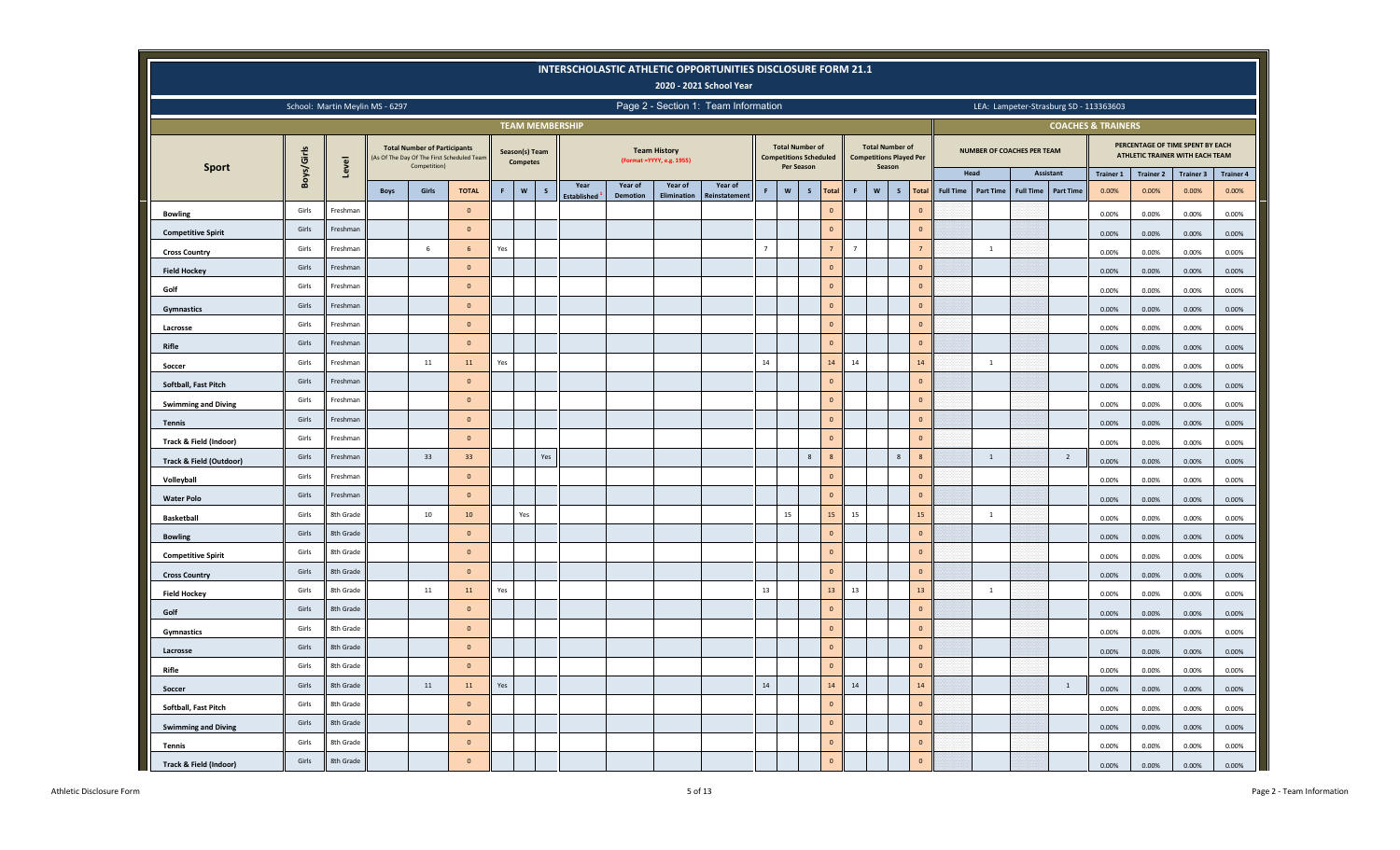|                                                                                                         |                                                                                                                                                                                                                                                                                                      |                                 |             |                                                                                                   |                |    |                                   |              |                          |                 |                                                  | INTERSCHOLASTIC ATHLETIC OPPORTUNITIES DISCLOSURE FORM 21.1<br>2020 - 2021 School Year |          |                                                         |              |              |    |                                                                    |              |                  |                                   |                  |                  |                                        |                  |                                                                     |                  |
|---------------------------------------------------------------------------------------------------------|------------------------------------------------------------------------------------------------------------------------------------------------------------------------------------------------------------------------------------------------------------------------------------------------------|---------------------------------|-------------|---------------------------------------------------------------------------------------------------|----------------|----|-----------------------------------|--------------|--------------------------|-----------------|--------------------------------------------------|----------------------------------------------------------------------------------------|----------|---------------------------------------------------------|--------------|--------------|----|--------------------------------------------------------------------|--------------|------------------|-----------------------------------|------------------|------------------|----------------------------------------|------------------|---------------------------------------------------------------------|------------------|
|                                                                                                         |                                                                                                                                                                                                                                                                                                      | School: Martin Meylin MS - 6297 |             |                                                                                                   |                |    |                                   |              |                          |                 |                                                  | Page 2 - Section 1: Team Information                                                   |          |                                                         |              |              |    |                                                                    |              |                  |                                   |                  |                  | LEA: Lampeter-Strasburg SD - 113363603 |                  |                                                                     |                  |
|                                                                                                         |                                                                                                                                                                                                                                                                                                      |                                 |             |                                                                                                   |                |    |                                   |              | <b>TEAM MEMBERSHIP</b>   |                 |                                                  |                                                                                        |          |                                                         |              |              |    |                                                                    |              |                  |                                   |                  |                  | <b>COACHES &amp; TRAINERS</b>          |                  |                                                                     |                  |
| <b>Sport</b>                                                                                            | Boys/Girls                                                                                                                                                                                                                                                                                           | Level                           |             | <b>Total Number of Participants</b><br>(As Of The Day Of The First Scheduled Team<br>Competition) |                |    | Season(s) Team<br><b>Competes</b> |              |                          |                 | <b>Team History</b><br>(Format =YYYY, e.g. 1955) |                                                                                        |          | <b>Total Number of</b><br><b>Competitions Scheduled</b> | Per Season   |              |    | <b>Total Number of</b><br><b>Competitions Played Per</b><br>Season |              |                  | <b>NUMBER OF COACHES PER TEAM</b> |                  |                  |                                        |                  | PERCENTAGE OF TIME SPENT BY EACH<br>ATHLETIC TRAINER WITH EACH TEAM |                  |
|                                                                                                         |                                                                                                                                                                                                                                                                                                      |                                 |             |                                                                                                   |                |    |                                   |              | Year                     | Year of         | Year of                                          | Year of                                                                                |          |                                                         |              |              |    |                                                                    |              |                  | Head                              |                  | <b>Assistant</b> | <b>Trainer 1</b>                       | <b>Trainer 2</b> | <b>Trainer 3</b>                                                    | <b>Trainer 4</b> |
|                                                                                                         |                                                                                                                                                                                                                                                                                                      |                                 | <b>Boys</b> | Girls                                                                                             | <b>TOTAL</b>   | F. | $\mathsf{w}$                      | $\mathsf{s}$ | Established <sup>1</sup> | <b>Demotion</b> | Elimination                                      | <b>Reinstatemen</b>                                                                    | <b>F</b> | $\boldsymbol{\mathsf{w}}$                               | $\mathsf{s}$ | Total        | F. | $\mathsf{w}$<br>$\mathsf{s}$                                       | <b>Total</b> | <b>Full Time</b> | <b>Part Time</b>                  | <b>Full Time</b> | <b>Part Time</b> | 0.00%                                  | 0.00%            | 0.00%                                                               | 0.00%            |
| Track & Field (Outdoor)                                                                                 | Girls                                                                                                                                                                                                                                                                                                | 8th Grade                       |             |                                                                                                   | $\overline{0}$ |    |                                   |              |                          |                 |                                                  |                                                                                        |          |                                                         |              | $\mathbf{0}$ |    |                                                                    | $\mathbf{0}$ |                  |                                   |                  |                  | 0.00%                                  | 0.00%            | 0.00%                                                               | 0.00%            |
| Volleyball                                                                                              | Girls                                                                                                                                                                                                                                                                                                | 8th Grade                       |             |                                                                                                   | $\Omega$       |    |                                   |              |                          |                 |                                                  |                                                                                        |          |                                                         |              | $\mathbf{0}$ |    |                                                                    | $\mathbf{0}$ |                  |                                   |                  |                  | 0.00%                                  | 0.00%            | 0.00%                                                               | 0.00%            |
| <b>Water Polo</b>                                                                                       | 8th Grade<br>$\mathbf{0}$<br>$\mathbf{0}$<br>Girls<br>$\Omega$<br>0.00%<br>0.00%<br>0.00%<br>7th Grade<br>10<br>Yes<br>15<br>15<br>15<br>15<br>Girls<br>10<br>$\overline{1}$<br>0.00%<br>0.00%<br>0.00%<br>$\mathbf{0}$<br>$\mathbf{0}$<br>Girls<br>7th Grade<br>$\Omega$<br>0.00%<br>0.00%<br>0.00% |                                 |             |                                                                                                   |                |    |                                   |              |                          |                 |                                                  |                                                                                        |          |                                                         |              | 0.00%        |    |                                                                    |              |                  |                                   |                  |                  |                                        |                  |                                                                     |                  |
| <b>Basketball</b>                                                                                       | $\mathbf{0}$<br>7th Grade<br>$\mathbf{0}$<br>Girls<br>$\Omega$<br>0.00%<br>0.00%<br>0.00%                                                                                                                                                                                                            |                                 |             |                                                                                                   |                |    |                                   |              |                          |                 |                                                  |                                                                                        |          |                                                         |              | 0.00%        |    |                                                                    |              |                  |                                   |                  |                  |                                        |                  |                                                                     |                  |
| <b>Bowling</b>                                                                                          |                                                                                                                                                                                                                                                                                                      |                                 |             |                                                                                                   |                |    |                                   |              |                          |                 |                                                  |                                                                                        |          |                                                         |              | 0.00%        |    |                                                                    |              |                  |                                   |                  |                  |                                        |                  |                                                                     |                  |
| <b>Competitive Spirit</b>                                                                               | $\mathbf{0}$<br>7th Grade<br>$\mathbf{0}$<br>Girls<br>$\Omega$<br>0.00%<br>0.00%<br>0.00%                                                                                                                                                                                                            |                                 |             |                                                                                                   |                |    |                                   |              |                          |                 |                                                  |                                                                                        |          |                                                         |              | 0.00%        |    |                                                                    |              |                  |                                   |                  |                  |                                        |                  |                                                                     |                  |
| <b>Cross Country</b>                                                                                    | 13<br>13<br>13<br>13<br>Girls<br>7th Grade<br>$7^{\circ}$<br>Yes<br>$\overline{1}$                                                                                                                                                                                                                   |                                 |             |                                                                                                   |                |    |                                   |              |                          |                 |                                                  |                                                                                        |          |                                                         |              | 0.00%        |    |                                                                    |              |                  |                                   |                  |                  |                                        |                  |                                                                     |                  |
| <b>Field Hockey</b>                                                                                     |                                                                                                                                                                                                                                                                                                      |                                 |             |                                                                                                   |                |    |                                   |              |                          |                 |                                                  |                                                                                        |          |                                                         |              |              |    |                                                                    |              |                  |                                   |                  |                  | 0.00%                                  | 0.00%            | 0.00%                                                               | 0.00%            |
| Golf                                                                                                    | Girls                                                                                                                                                                                                                                                                                                | 7th Grade                       |             |                                                                                                   | $\Omega$       |    |                                   |              |                          |                 |                                                  |                                                                                        |          |                                                         |              | $\mathbf{0}$ |    |                                                                    | $\mathbf{0}$ |                  |                                   |                  |                  | 0.00%                                  | 0.00%            | 0.00%                                                               | 0.00%            |
| Gymnastics                                                                                              | Girls                                                                                                                                                                                                                                                                                                | 7th Grade                       |             |                                                                                                   | $\Omega$       |    |                                   |              |                          |                 |                                                  |                                                                                        |          |                                                         |              | $\mathbf{0}$ |    |                                                                    | $\mathbf 0$  |                  |                                   |                  |                  | 0.00%                                  | 0.00%            | 0.00%                                                               | 0.00%            |
| Lacrosse                                                                                                | Girls                                                                                                                                                                                                                                                                                                | 7th Grade                       |             |                                                                                                   | $\Omega$       |    |                                   |              |                          |                 |                                                  |                                                                                        |          |                                                         |              | $\mathbf{0}$ |    |                                                                    | $\mathbf{0}$ |                  |                                   |                  |                  | 0.00%                                  | 0.00%            | 0.00%                                                               | 0.00%            |
| <b>Rifle</b>                                                                                            | Girls                                                                                                                                                                                                                                                                                                | 7th Grade                       |             |                                                                                                   | $\Omega$       |    |                                   |              |                          |                 |                                                  |                                                                                        |          |                                                         |              | $\mathbf{0}$ |    |                                                                    | $\Omega$     |                  |                                   |                  |                  | 0.00%                                  | 0.00%            | 0.00%                                                               | 0.00%            |
| Soccer                                                                                                  | Girls                                                                                                                                                                                                                                                                                                | 7th Grade                       |             |                                                                                                   | $\Omega$       |    |                                   |              |                          |                 |                                                  |                                                                                        |          |                                                         |              | $\mathbf{0}$ |    |                                                                    | $\mathbf{0}$ |                  |                                   |                  |                  | 0.00%                                  | 0.00%            | 0.00%                                                               | 0.00%            |
| Softball, Fast Pitch                                                                                    | Girls                                                                                                                                                                                                                                                                                                | 7th Grade                       |             |                                                                                                   | $\Omega$       |    |                                   |              |                          |                 |                                                  |                                                                                        |          |                                                         |              | $\mathbf{0}$ |    |                                                                    | $\mathbf{0}$ |                  |                                   |                  |                  | 0.00%                                  | 0.00%            | 0.00%                                                               | 0.00%            |
| <b>Swimming and Diving</b>                                                                              | Girls                                                                                                                                                                                                                                                                                                | 7th Grade                       |             |                                                                                                   | $\Omega$       |    |                                   |              |                          |                 |                                                  |                                                                                        |          |                                                         |              | $\mathbf{0}$ |    |                                                                    | $\mathbf{0}$ |                  |                                   |                  |                  | 0.00%                                  | 0.00%            | 0.00%                                                               | 0.00%            |
| <b>Tennis</b>                                                                                           | Girls                                                                                                                                                                                                                                                                                                | 7th Grade                       |             |                                                                                                   | $\Omega$       |    |                                   |              |                          |                 |                                                  |                                                                                        |          |                                                         |              | $\mathbf{0}$ |    |                                                                    | $\mathbf{0}$ |                  |                                   |                  |                  | 0.00%                                  | 0.00%            | 0.00%                                                               | 0.00%            |
| Track & Field (Indoor)                                                                                  | Girls                                                                                                                                                                                                                                                                                                | 7th Grade                       |             |                                                                                                   | $\Omega$       |    |                                   |              |                          |                 |                                                  |                                                                                        |          |                                                         |              | $\mathbf{0}$ |    |                                                                    | $\mathbf{0}$ |                  |                                   |                  |                  | 0.00%                                  | 0.00%            | 0.00%                                                               | 0.00%            |
| Track & Field (Outdoor)                                                                                 | Girls                                                                                                                                                                                                                                                                                                | 7th Grade                       |             |                                                                                                   | $\Omega$       |    |                                   |              |                          |                 |                                                  |                                                                                        |          |                                                         |              | $\mathbf{0}$ |    |                                                                    | $\mathbf{0}$ |                  |                                   |                  |                  | 0.00%                                  | 0.00%            | 0.00%                                                               | 0.00%            |
| Volleyball                                                                                              | Girls                                                                                                                                                                                                                                                                                                | 7th Grade                       |             |                                                                                                   | $\Omega$       |    |                                   |              |                          |                 |                                                  |                                                                                        |          |                                                         |              | $\mathbf{0}$ |    |                                                                    | $\mathbf{0}$ |                  |                                   |                  |                  | 0.00%                                  | 0.00%            | 0.00%                                                               | 0.00%            |
| <b>Water Polo</b>                                                                                       | Girls                                                                                                                                                                                                                                                                                                | 7th Grade                       |             |                                                                                                   | $\mathbf{0}$   |    |                                   |              |                          |                 |                                                  |                                                                                        |          |                                                         |              | $\mathbf{0}$ |    |                                                                    | $\mathbf 0$  |                  |                                   |                  |                  | 0.00%                                  | 0.00%            | 0.00%                                                               | 0.00%            |
| <sup>1</sup> For initial submission and for interscholastic athletic teams that were newly established. |                                                                                                                                                                                                                                                                                                      |                                 |             |                                                                                                   |                |    |                                   |              |                          |                 |                                                  |                                                                                        |          |                                                         |              |              |    |                                                                    |              |                  |                                   |                  |                  |                                        |                  |                                                                     |                  |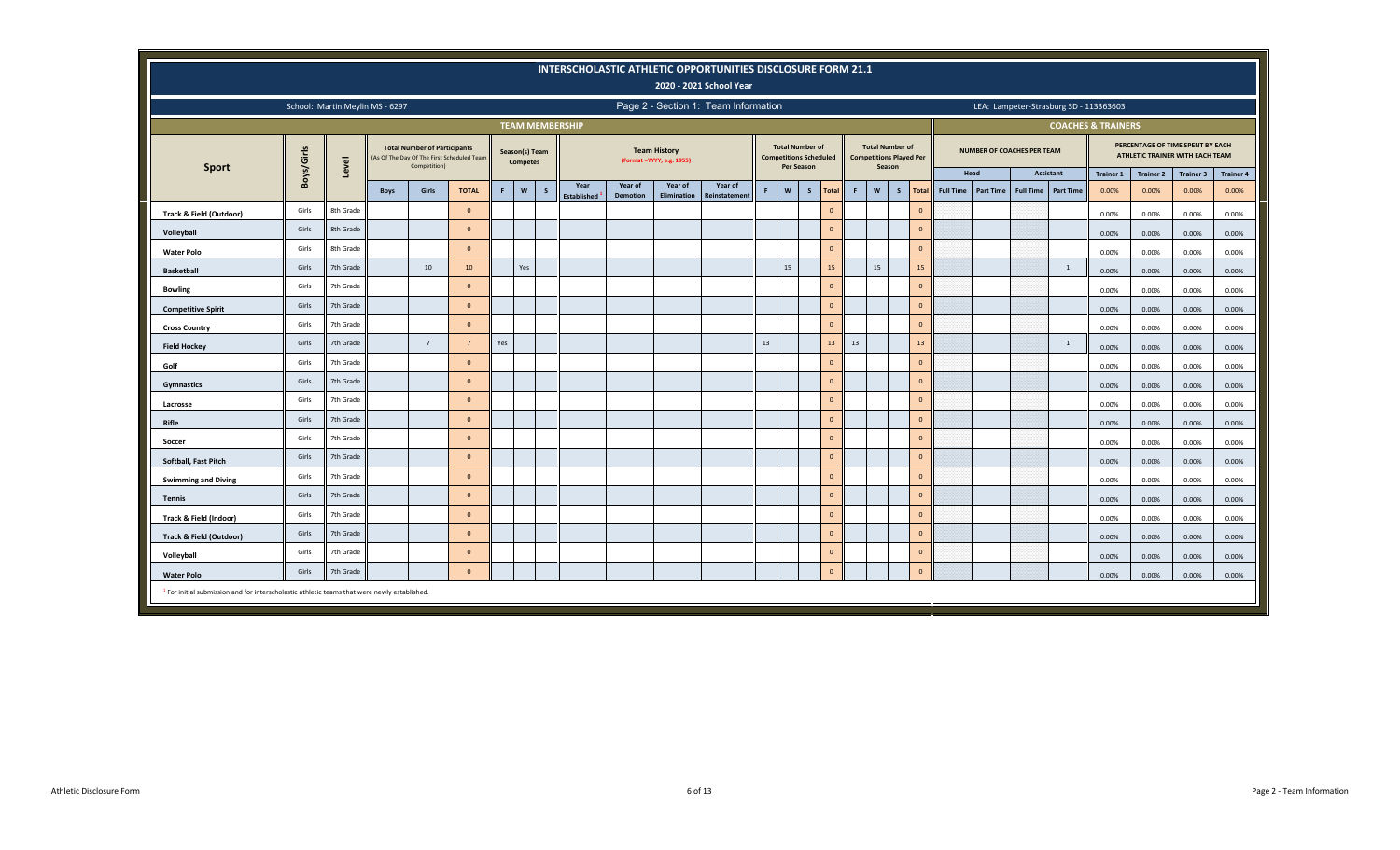|                                                              |                                 |                    |                                            |                     |            | INTERSCHOLASTIC ATHLETIC OPPORTUNITIES DISCLOSURE FORM 21.1 |                   | 2020 - 2021 School Year                    |             |                                                            |               |                                                                                                     |                                                                                    |                                           |
|--------------------------------------------------------------|---------------------------------|--------------------|--------------------------------------------|---------------------|------------|-------------------------------------------------------------|-------------------|--------------------------------------------|-------------|------------------------------------------------------------|---------------|-----------------------------------------------------------------------------------------------------|------------------------------------------------------------------------------------|-------------------------------------------|
|                                                              | School: Martin Meylin MS - 6297 |                    |                                            |                     |            |                                                             |                   | Page 3 - Section 1: Financial Information  |             |                                                            |               |                                                                                                     | LEA: Lampeter-Strasburg SD - 113363603                                             |                                           |
|                                                              |                                 |                    |                                            |                     |            |                                                             |                   | <b>ATHLETIC EXPENDITURES</b>               |             |                                                            |               |                                                                                                     |                                                                                    |                                           |
|                                                              |                                 |                    |                                            |                     |            |                                                             |                   | SCHOOL'S ANNUAL EXPENDITURES FOR EACH TEAM |             |                                                            |               |                                                                                                     | NON-SCHOOL (BOOSTER CLUBS, ALUMNI & OTHER<br>NON-SCHOOL) CONTRIBUTIONS & PURCHASES |                                           |
| <b>Team</b>                                                  | Boys/Girls                      | Level              | School<br>ditures<br>Annual<br>Expeno<br>혼 | Travel <sup>1</sup> | Uniforms   | <b>Supplies and</b><br>Equipment                            | <b>Facilities</b> | Other                                      |             | <b>Coaching Staff Compensation</b><br>per Sport per Season |               | <b>Total Compensation</b><br><b>For All Athletic</b><br><b>Trainers Per</b><br><b>Academic Year</b> | List total value of contributions<br>per team                                      | List total value of purchases<br>per team |
|                                                              |                                 |                    |                                            |                     |            |                                                             |                   |                                            | Fall        | Winter                                                     | <b>Spring</b> | \$0.00                                                                                              |                                                                                    |                                           |
|                                                              |                                 |                    | <b>Totals</b>                              | \$7,045.09          | \$4,272.83 | \$0.00                                                      | \$15,782.18       | \$250.00                                   | \$32,837.19 | \$18,143.71                                                | \$8,535.76    |                                                                                                     | \$0.00                                                                             | \$0.00                                    |
| <b>Baseball</b>                                              | Boys                            | Varsity            | \$0.00                                     |                     |            |                                                             |                   |                                            |             |                                                            |               |                                                                                                     | \$0.00                                                                             | \$0.00                                    |
| <b>Basketball</b>                                            | Boys                            | Varsity            | \$0.00                                     |                     |            |                                                             |                   |                                            |             |                                                            |               |                                                                                                     | \$0.00                                                                             | \$0.00                                    |
| <b>Bowling</b>                                               | Boys                            | Varsity            | \$0.00                                     |                     |            |                                                             |                   |                                            |             |                                                            |               |                                                                                                     | \$0.00                                                                             | \$0.00                                    |
| <b>Cross Country</b>                                         | Boys                            | Varsity            | \$0.00                                     |                     |            |                                                             |                   |                                            |             |                                                            |               |                                                                                                     | \$0.00                                                                             | \$0.00                                    |
| Football<br>Golf                                             | Boys                            | Varsity            | \$0.00                                     |                     |            |                                                             |                   |                                            |             |                                                            |               |                                                                                                     | \$0.00                                                                             | \$0.00                                    |
|                                                              | Boys                            | Varsity            | \$0.00                                     |                     |            |                                                             |                   |                                            |             |                                                            |               |                                                                                                     | \$0.00<br>\$0.00                                                                   | \$0.00<br>\$0.00                          |
| Lacrosse                                                     | Boys                            | Varsity            | \$0.00                                     |                     |            |                                                             |                   |                                            |             |                                                            |               |                                                                                                     |                                                                                    |                                           |
| Rifle<br>Soccer                                              | Boys                            | Varsity<br>Varsity | \$0.00                                     |                     |            |                                                             |                   |                                            |             |                                                            |               |                                                                                                     | \$0.00<br>\$0.00                                                                   | \$0.00<br>\$0.00                          |
|                                                              | Boys                            |                    | \$0.00                                     |                     |            |                                                             |                   |                                            |             |                                                            |               |                                                                                                     |                                                                                    |                                           |
| <b>Swimming and Diving</b>                                   | Boys                            | Varsity            | \$0.00                                     |                     |            |                                                             |                   |                                            |             |                                                            |               |                                                                                                     | \$0.00                                                                             | \$0.00                                    |
| <b>Tennis</b>                                                | Boys                            | Varsity            | \$0.00                                     |                     |            |                                                             |                   |                                            |             |                                                            |               |                                                                                                     | \$0.00<br>\$0.00                                                                   | \$0.00<br>\$0.00                          |
| Track & Field (Indoor)<br><b>Track &amp; Field (Outdoor)</b> | Boys                            | Varsity            | \$0.00                                     |                     |            |                                                             |                   |                                            |             |                                                            |               |                                                                                                     | \$0.00                                                                             | \$0.00                                    |
| Volleyball                                                   | Boys<br>Boys                    | Varsity<br>Varsity | \$0.00<br>\$0.00                           |                     |            |                                                             |                   |                                            |             |                                                            |               |                                                                                                     | \$0.00                                                                             | \$0.00                                    |
| <b>Water Polo</b>                                            | Boys                            | Varsity            | \$0.00                                     |                     |            |                                                             |                   |                                            |             |                                                            |               |                                                                                                     | \$0.00                                                                             | \$0.00                                    |
| Wrestling                                                    | Boys                            | Varsity            | \$0.00                                     |                     |            |                                                             |                   |                                            |             |                                                            |               |                                                                                                     | \$0.00                                                                             | \$0.00                                    |
| <b>Baseball</b>                                              | Boys                            | Jr Varsity         | \$0.00                                     |                     |            |                                                             |                   |                                            |             |                                                            |               |                                                                                                     | \$0.00                                                                             | \$0.00                                    |
| <b>Basketball</b>                                            | Boys                            | Jr Varsity         | \$0.00                                     |                     |            |                                                             |                   |                                            |             |                                                            |               |                                                                                                     | \$0.00                                                                             | \$0.00                                    |
| <b>Bowling</b>                                               | Boys                            | Jr Varsity         | \$0.00                                     |                     |            |                                                             |                   |                                            |             |                                                            |               |                                                                                                     | \$0.00                                                                             | \$0.00                                    |
| <b>Cross Country</b>                                         | Boys                            | Jr Varsity         | \$0.00                                     |                     |            |                                                             |                   |                                            |             |                                                            |               |                                                                                                     | \$0.00                                                                             | \$0.00                                    |
| Football                                                     | Boys                            | Jr Varsity         | \$0.00                                     |                     |            |                                                             |                   |                                            |             |                                                            |               |                                                                                                     | \$0.00                                                                             | \$0.00                                    |
| Golf                                                         | Boys                            | Jr Varsity         | \$0.00                                     |                     |            |                                                             |                   |                                            |             |                                                            |               |                                                                                                     | \$0.00                                                                             | \$0.00                                    |
| Lacrosse                                                     | Boys                            | Jr Varsity         | \$0.00                                     |                     |            |                                                             |                   |                                            |             |                                                            |               |                                                                                                     | \$0.00                                                                             | \$0.00                                    |
| Rifle                                                        | Boys                            | Jr Varsity         | \$0.00                                     |                     |            |                                                             |                   |                                            |             |                                                            |               |                                                                                                     | \$0.00                                                                             | \$0.00                                    |
| Soccer                                                       | Boys                            | Jr Varsity         | \$0.00                                     |                     |            |                                                             |                   |                                            |             |                                                            |               |                                                                                                     | \$0.00                                                                             | \$0.00                                    |
| <b>Swimming and Diving</b>                                   | Boys                            | Jr Varsity         | \$0.00                                     |                     |            |                                                             |                   |                                            |             |                                                            |               |                                                                                                     | \$0.00                                                                             | \$0.00                                    |
| <b>Tennis</b>                                                | Boys                            | Jr Varsity         | \$0.00                                     |                     |            |                                                             |                   |                                            |             |                                                            |               |                                                                                                     | \$0.00                                                                             | \$0.00                                    |
| Track & Field (Indoor)                                       | Boys                            | Jr Varsity         | \$0.00                                     |                     |            |                                                             |                   |                                            |             |                                                            |               |                                                                                                     | \$0.00                                                                             | \$0.00                                    |
| <b>Track &amp; Field (Outdoor)</b>                           | Boys                            | Jr Varsity         | \$0.00                                     |                     |            |                                                             |                   |                                            |             |                                                            |               |                                                                                                     | \$0.00                                                                             | \$0.00                                    |
| Volleyball                                                   | Boys                            | Jr Varsity         | \$0.00                                     |                     |            |                                                             |                   |                                            |             |                                                            |               |                                                                                                     | \$0.00                                                                             | \$0.00                                    |
| <b>Water Polo</b>                                            | Boys                            | Jr Varsity         | \$0.00                                     |                     |            |                                                             |                   |                                            |             |                                                            |               |                                                                                                     | \$0.00                                                                             | \$0.00                                    |
| Wrestling                                                    | Boys                            | Jr Varsity         | \$0.00                                     |                     |            |                                                             |                   |                                            |             |                                                            |               |                                                                                                     | \$0.00                                                                             | \$0.00                                    |
| <b>Baseball</b>                                              | Boys                            | Freshman           | \$0.00                                     |                     |            |                                                             |                   |                                            |             |                                                            |               |                                                                                                     | \$0.00                                                                             | \$0.00                                    |
| <b>Basketball</b>                                            | Boys                            | Freshman           | \$4,811.24                                 | \$1,263.75          |            |                                                             | \$241.01          |                                            |             | \$3,306.48                                                 |               |                                                                                                     | \$0.00                                                                             | \$0.00                                    |
| <b>Bowling</b>                                               | Boys                            | Freshman           | \$0.00                                     |                     |            |                                                             |                   |                                            |             |                                                            |               |                                                                                                     | \$0.00                                                                             | \$0.00                                    |
| <b>Cross Country</b>                                         | Boys                            | Freshman           | \$2,372.04                                 |                     |            |                                                             |                   |                                            | \$2,372.04  |                                                            |               |                                                                                                     | \$0.00                                                                             | \$0.00                                    |
| Football                                                     | Boys                            | Freshman           | \$20,768.66                                | \$788.34            | \$4,272.83 |                                                             | \$5,404.69        |                                            | \$10,302.80 |                                                            |               |                                                                                                     | \$0.00                                                                             | \$0.00                                    |
| Golf                                                         | Boys                            | Freshman           | \$0.00                                     |                     |            |                                                             |                   |                                            |             |                                                            |               |                                                                                                     | \$0.00                                                                             | \$0.00                                    |
| Lacrosse                                                     | Boys                            | Freshman           | \$0.00                                     |                     |            |                                                             |                   |                                            |             |                                                            |               |                                                                                                     | \$0.00                                                                             | \$0.00                                    |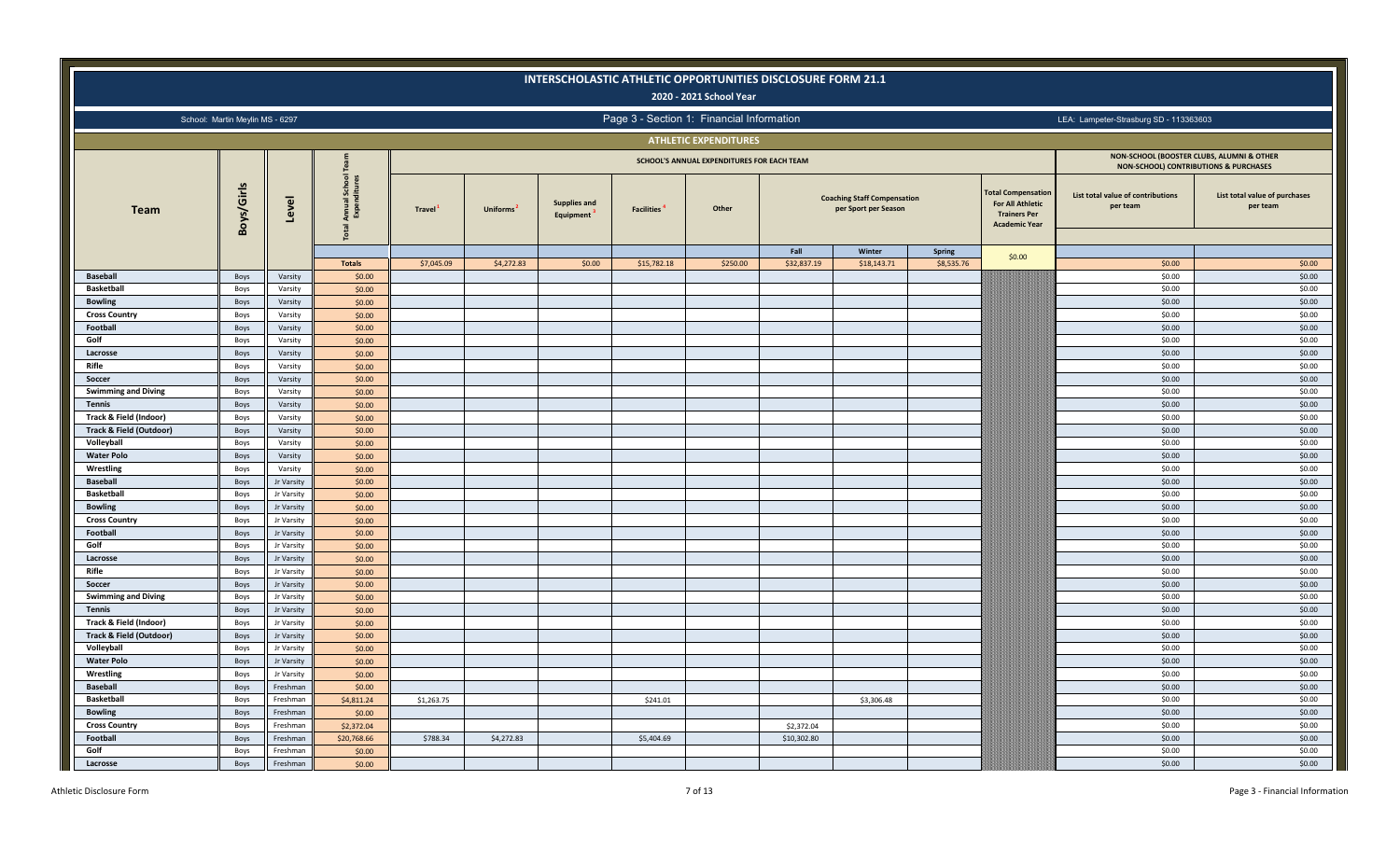|                                                              |                                 |                      |                                                |                     |                 |                                  | INTERSCHOLASTIC ATHLETIC OPPORTUNITIES DISCLOSURE FORM 21.1 | 2020 - 2021 School Year                    |             |                                                            |               |                                                                                                     |                                                                                    |                                           |
|--------------------------------------------------------------|---------------------------------|----------------------|------------------------------------------------|---------------------|-----------------|----------------------------------|-------------------------------------------------------------|--------------------------------------------|-------------|------------------------------------------------------------|---------------|-----------------------------------------------------------------------------------------------------|------------------------------------------------------------------------------------|-------------------------------------------|
|                                                              | School: Martin Meylin MS - 6297 |                      |                                                |                     |                 |                                  | Page 3 - Section 1: Financial Information                   |                                            |             |                                                            |               |                                                                                                     | LEA: Lampeter-Strasburg SD - 113363603                                             |                                           |
|                                                              |                                 |                      |                                                |                     |                 |                                  |                                                             | <b>ATHLETIC EXPENDITURES</b>               |             |                                                            |               |                                                                                                     |                                                                                    |                                           |
|                                                              |                                 |                      |                                                |                     |                 |                                  |                                                             | SCHOOL'S ANNUAL EXPENDITURES FOR EACH TEAM |             |                                                            |               |                                                                                                     | NON-SCHOOL (BOOSTER CLUBS, ALUMNI & OTHER<br>NON-SCHOOL) CONTRIBUTIONS & PURCHASES |                                           |
| <b>Team</b>                                                  | Boys/Girls                      | Level                | ह<br>Annual Scho<br>Expenditur<br><b>Total</b> | Travel <sup>1</sup> | <b>Uniforms</b> | <b>Supplies and</b><br>Equipment | <b>Facilities</b>                                           | Other                                      |             | <b>Coaching Staff Compensation</b><br>per Sport per Season |               | <b>Total Compensation</b><br><b>For All Athletic</b><br><b>Trainers Per</b><br><b>Academic Year</b> | List total value of contributions<br>per team                                      | List total value of purchases<br>per team |
|                                                              |                                 |                      |                                                |                     |                 |                                  |                                                             |                                            | Fall        | Winter                                                     | <b>Spring</b> | \$0.00                                                                                              |                                                                                    |                                           |
|                                                              |                                 |                      | <b>Totals</b>                                  | \$7,045.09          | \$4,272.83      | \$0.00                           | \$15,782.18                                                 | \$250.00                                   | \$32,837.19 | \$18,143.71                                                | \$8,535.76    |                                                                                                     | \$0.00                                                                             | \$0.00                                    |
| Rifle                                                        | Boys                            | Freshman             | \$0.00                                         |                     |                 |                                  |                                                             |                                            |             |                                                            |               |                                                                                                     | \$0.00                                                                             | \$0.00                                    |
| Soccer                                                       | Boys                            | Freshman             | \$7,837.53                                     | \$1,048.88          |                 |                                  | \$4,129.09                                                  |                                            | \$2,659.56  |                                                            |               |                                                                                                     | \$0.00                                                                             | \$0.00                                    |
| <b>Swimming and Diving</b>                                   | Boys                            | Freshman             | \$0.00                                         |                     |                 |                                  |                                                             |                                            |             |                                                            |               |                                                                                                     | \$0.00                                                                             | \$0.00                                    |
| <b>Tennis</b>                                                | Boys                            | Freshman             | \$0.00                                         |                     |                 |                                  |                                                             |                                            |             |                                                            |               |                                                                                                     | \$0.00                                                                             | \$0.00                                    |
| Track & Field (Indoor)<br><b>Track &amp; Field (Outdoor)</b> | Boys                            | Freshman             | \$0.00                                         |                     |                 |                                  |                                                             |                                            |             |                                                            |               |                                                                                                     | \$0.00<br>\$0.00                                                                   | \$0.00<br>\$0.00                          |
| Volleyball                                                   | Boys<br>Boys                    | Freshman<br>Freshman | \$4,285.41<br>\$0.00                           |                     |                 |                                  | \$17.53                                                     |                                            |             |                                                            | \$4,267.88    |                                                                                                     | \$0.00                                                                             | \$0.00                                    |
| <b>Water Polo</b>                                            | Boys                            | Freshman             | \$0.00                                         |                     |                 |                                  |                                                             |                                            |             |                                                            |               |                                                                                                     | \$0.00                                                                             | \$0.00                                    |
| Wrestling                                                    | Boys                            | Freshman             | \$7,784.08                                     | \$803.61            |                 |                                  | \$1,039.97                                                  | \$250.00                                   |             | \$5,690.50                                                 |               |                                                                                                     | \$0.00                                                                             | \$0.00                                    |
| <b>Baseball</b>                                              | Boys                            | 8th Grade            | \$0.00                                         |                     |                 |                                  |                                                             |                                            |             |                                                            |               |                                                                                                     | \$0.00                                                                             | \$0.00                                    |
| <b>Basketball</b>                                            | Boys                            | 8th Grade            | \$2,755.40                                     |                     |                 |                                  |                                                             |                                            |             | \$2,755.40                                                 |               |                                                                                                     | \$0.00                                                                             | \$0.00                                    |
| <b>Bowling</b>                                               | Boys                            | 8th Grade            | \$0.00                                         |                     |                 |                                  |                                                             |                                            |             |                                                            |               |                                                                                                     | \$0.00                                                                             | \$0.00                                    |
| <b>Cross Country</b>                                         | Boys                            | 8th Grade            | \$0.00                                         |                     |                 |                                  |                                                             |                                            |             |                                                            |               |                                                                                                     | \$0.00                                                                             | \$0.00                                    |
| Football                                                     | Boys                            | 8th Grade            | \$0.00                                         |                     |                 |                                  |                                                             |                                            |             |                                                            |               |                                                                                                     | \$0.00                                                                             | \$0.00                                    |
| Golf                                                         | Boys                            | 8th Grade            | \$0.00                                         |                     |                 |                                  |                                                             |                                            |             |                                                            |               |                                                                                                     | \$0.00                                                                             | \$0.00                                    |
| Lacrosse                                                     | Boys                            | 8th Grade            | \$0.00                                         |                     |                 |                                  |                                                             |                                            |             |                                                            |               |                                                                                                     | \$0.00                                                                             | \$0.00                                    |
| Rifle                                                        | Boys                            | 8th Grade            | \$0.00                                         |                     |                 |                                  |                                                             |                                            |             |                                                            |               |                                                                                                     | \$0.00                                                                             | \$0.00                                    |
| Soccer                                                       | Boys                            | 8th Grade            | \$1,353.54                                     |                     |                 |                                  | \$245.39                                                    |                                            | \$1,108.15  |                                                            |               |                                                                                                     | \$0.00                                                                             | \$0.00                                    |
| <b>Swimming and Diving</b>                                   | Boys                            | 8th Grade            | \$0.00                                         |                     |                 |                                  |                                                             |                                            |             |                                                            |               |                                                                                                     | \$0.00                                                                             | \$0.00                                    |
| <b>Tennis</b>                                                | Boys                            | 8th Grade            | \$0.00                                         |                     |                 |                                  |                                                             |                                            |             |                                                            |               |                                                                                                     | \$0.00                                                                             | \$0.00                                    |
| Track & Field (Indoor)                                       | Boys                            | 8th Grade            | \$0.00                                         |                     |                 |                                  |                                                             |                                            |             |                                                            |               |                                                                                                     | \$0.00                                                                             | \$0.00                                    |
| <b>Track &amp; Field (Outdoor)</b>                           | Boys                            | 8th Grade            | \$0.00                                         |                     |                 |                                  |                                                             |                                            |             |                                                            |               |                                                                                                     | \$0.00                                                                             | \$0.00                                    |
| Volleyball                                                   | Boys                            | 8th Grade            | \$0.00                                         |                     |                 |                                  |                                                             |                                            |             |                                                            |               |                                                                                                     | \$0.00                                                                             | \$0.00                                    |
| <b>Water Polo</b>                                            | Boys                            | 8th Grade            | \$0.00                                         |                     |                 |                                  |                                                             |                                            |             |                                                            |               |                                                                                                     | \$0.00                                                                             | \$0.00                                    |
| Wrestling                                                    | Boys                            | 8th Grade            | \$0.00                                         |                     |                 |                                  |                                                             |                                            |             |                                                            |               |                                                                                                     | \$0.00                                                                             | \$0.00                                    |
| <b>Baseball</b>                                              | Boys                            | 7th Grade            | \$0.00                                         |                     |                 |                                  |                                                             |                                            |             |                                                            |               |                                                                                                     | \$0.00                                                                             | \$0.00                                    |
| <b>Basketball</b>                                            | Boys                            | 7th Grade            | \$0.00                                         |                     |                 |                                  |                                                             |                                            |             |                                                            |               |                                                                                                     | \$0.00                                                                             | \$0.00                                    |
| <b>Bowling</b>                                               | Boys                            | 7th Grade            | \$0.00                                         |                     |                 |                                  |                                                             |                                            |             |                                                            |               |                                                                                                     | \$0.00                                                                             | \$0.00                                    |
| <b>Cross Country</b>                                         | Boys                            | 7th Grade            | \$0.00                                         |                     |                 |                                  |                                                             |                                            |             |                                                            |               |                                                                                                     | \$0.00                                                                             | \$0.00                                    |
| Football                                                     | Boys                            | 7th Grade            | \$0.00                                         |                     |                 |                                  |                                                             |                                            |             |                                                            |               |                                                                                                     | \$0.00                                                                             | \$0.00                                    |
| Golf                                                         | Boys                            | 7th Grade            | \$0.00                                         |                     |                 |                                  |                                                             |                                            |             |                                                            |               |                                                                                                     | \$0.00                                                                             | \$0.00                                    |
| Lacrosse                                                     | Boys                            | 7th Grade            | \$0.00                                         |                     |                 |                                  |                                                             |                                            |             |                                                            |               |                                                                                                     | \$0.00                                                                             | \$0.00                                    |
| Rifle                                                        | Boys                            | 7th Grade            | \$0.00                                         |                     |                 |                                  |                                                             |                                            |             |                                                            |               |                                                                                                     | \$0.00                                                                             | \$0.00                                    |
| Soccer                                                       | Boys                            | 7th Grade            | \$0.00                                         |                     |                 |                                  |                                                             |                                            |             |                                                            |               |                                                                                                     | \$0.00                                                                             | \$0.00                                    |
| <b>Swimming and Diving</b>                                   | Boys                            | 7th Grade            | \$0.00                                         |                     |                 |                                  |                                                             |                                            |             |                                                            |               |                                                                                                     | \$0.00                                                                             | \$0.00                                    |
| <b>Tennis</b>                                                | Boys                            | 7th Grade            | \$0.00                                         |                     |                 |                                  |                                                             |                                            |             |                                                            |               |                                                                                                     | \$0.00                                                                             | \$0.00                                    |
| Track & Field (Indoor)                                       | Boys                            | 7th Grade            | \$0.00                                         |                     |                 |                                  |                                                             |                                            |             |                                                            |               |                                                                                                     | \$0.00                                                                             | \$0.00                                    |
| <b>Track &amp; Field (Outdoor)</b>                           | Boys                            | 7th Grade            | \$0.00                                         |                     |                 |                                  |                                                             |                                            |             |                                                            |               |                                                                                                     | \$0.00                                                                             | \$0.00                                    |
| Volleyball                                                   | Boys                            | 7th Grade            | \$0.00                                         |                     |                 |                                  |                                                             |                                            |             |                                                            |               |                                                                                                     | \$0.00                                                                             | \$0.00                                    |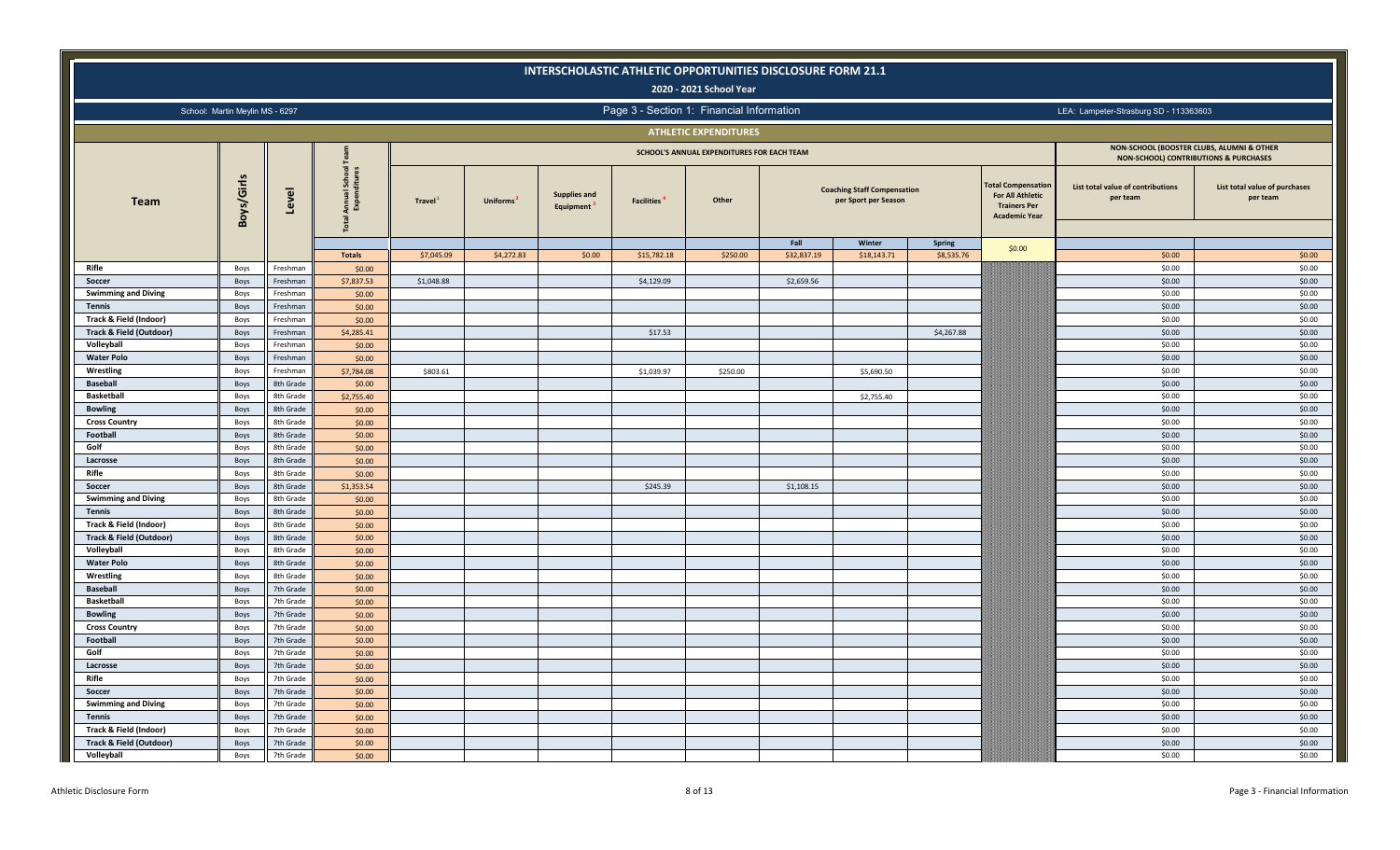|                                             |                                 |                          |                                               |            |                 | INTERSCHOLASTIC ATHLETIC OPPORTUNITIES DISCLOSURE FORM 21.1 |                               | 2020 - 2021 School Year                    |             |                                                            |               |                                                                                                     |                                                                                    |                                           |
|---------------------------------------------|---------------------------------|--------------------------|-----------------------------------------------|------------|-----------------|-------------------------------------------------------------|-------------------------------|--------------------------------------------|-------------|------------------------------------------------------------|---------------|-----------------------------------------------------------------------------------------------------|------------------------------------------------------------------------------------|-------------------------------------------|
|                                             |                                 |                          |                                               |            |                 |                                                             |                               |                                            |             |                                                            |               |                                                                                                     |                                                                                    |                                           |
|                                             | School: Martin Meylin MS - 6297 |                          |                                               |            |                 |                                                             |                               | Page 3 - Section 1: Financial Information  |             |                                                            |               |                                                                                                     | LEA: Lampeter-Strasburg SD - 113363603                                             |                                           |
|                                             |                                 |                          |                                               |            |                 |                                                             |                               | <b>ATHLETIC EXPENDITURES</b>               |             |                                                            |               |                                                                                                     |                                                                                    |                                           |
|                                             |                                 |                          |                                               |            |                 |                                                             |                               | SCHOOL'S ANNUAL EXPENDITURES FOR EACH TEAM |             |                                                            |               |                                                                                                     | NON-SCHOOL (BOOSTER CLUBS, ALUMNI & OTHER<br>NON-SCHOOL) CONTRIBUTIONS & PURCHASES |                                           |
| <b>Team</b>                                 | Boys/Girls                      | Level                    | Annual School<br>Expenditures<br><b>Total</b> | Travel     | <b>Uniforms</b> | <b>Supplies and</b><br>Equipment                            | <b>Facilities<sup>4</sup></b> | Other                                      |             | <b>Coaching Staff Compensation</b><br>per Sport per Season |               | <b>Total Compensation</b><br><b>For All Athletic</b><br><b>Trainers Per</b><br><b>Academic Year</b> | List total value of contributions<br>per team                                      | List total value of purchases<br>per team |
|                                             |                                 |                          |                                               |            |                 |                                                             |                               |                                            | Fall        | Winter                                                     | <b>Spring</b> | \$0.00                                                                                              |                                                                                    |                                           |
|                                             |                                 |                          | <b>Totals</b>                                 | \$7,045.09 | \$4,272.83      | \$0.00                                                      | \$15,782.18                   | \$250.00                                   | \$32,837.19 | \$18,143.71                                                | \$8,535.76    |                                                                                                     | \$0.00<br>\$0.00                                                                   | \$0.00<br>\$0.00                          |
| <b>Water Polo</b><br>Wrestling              | Boys<br>Boys                    | 7th Grade<br>7th Grade   | \$0.00<br>\$0.00                              |            |                 |                                                             |                               |                                            |             |                                                            |               |                                                                                                     | \$0.00                                                                             | \$0.00                                    |
| <b>Basketball</b>                           | Girls                           | Varsity                  | \$0.00                                        |            |                 |                                                             |                               |                                            |             |                                                            |               |                                                                                                     | \$0.00                                                                             | \$0.00                                    |
| <b>Bowling</b>                              | Girls                           | Varsity                  | \$0.00                                        |            |                 |                                                             |                               |                                            |             |                                                            |               |                                                                                                     | \$0.00                                                                             | \$0.00                                    |
| <b>Competitive Spirit</b>                   | Girls                           | Varsity                  | \$0.00                                        |            |                 |                                                             |                               |                                            |             |                                                            |               |                                                                                                     | \$0.00                                                                             | \$0.00                                    |
| <b>Cross Country</b>                        | Girls                           | Varsity                  | \$0.00                                        |            |                 |                                                             |                               |                                            |             |                                                            |               |                                                                                                     | \$0.00                                                                             | \$0.00                                    |
| <b>Field Hockey</b>                         | Girls                           | Varsity                  | \$0.00                                        |            |                 |                                                             |                               |                                            |             |                                                            |               |                                                                                                     | \$0.00                                                                             | \$0.00                                    |
| Golf                                        | Girls                           | Varsity                  | \$0.00                                        |            |                 |                                                             |                               |                                            |             |                                                            |               |                                                                                                     | \$0.00                                                                             | \$0.00                                    |
| Gymnastics                                  | Girls                           | Varsity                  | \$0.00                                        |            |                 |                                                             |                               |                                            |             |                                                            |               |                                                                                                     | \$0.00                                                                             | \$0.00                                    |
| Lacrosse                                    | Girls                           | Varsity                  | \$0.00                                        |            |                 |                                                             |                               |                                            |             |                                                            |               |                                                                                                     | \$0.00                                                                             | \$0.00                                    |
| Rifle                                       | Girls                           | Varsity                  | \$0.00                                        |            |                 |                                                             |                               |                                            |             |                                                            |               |                                                                                                     | \$0.00                                                                             | \$0.00                                    |
| Soccer                                      | Girls                           | Varsity                  | \$0.00                                        |            |                 |                                                             |                               |                                            |             |                                                            |               |                                                                                                     | \$0.00                                                                             | \$0.00                                    |
| Softball, Fast Pitch                        | Girls                           | Varsity                  | \$0.00                                        |            |                 |                                                             |                               |                                            |             |                                                            |               |                                                                                                     | \$0.00                                                                             | \$0.00                                    |
| <b>Swimming and Diving</b>                  | Girls                           | Varsity                  | \$0.00                                        |            |                 |                                                             |                               |                                            |             |                                                            |               |                                                                                                     | \$0.00                                                                             | \$0.00                                    |
| <b>Tennis</b>                               | Girls                           | Varsity                  | \$0.00                                        |            |                 |                                                             |                               |                                            |             |                                                            |               |                                                                                                     | \$0.00                                                                             | \$0.00                                    |
| Track & Field (Indoor)                      | Girls                           | Varsity                  | \$0.00                                        |            |                 |                                                             |                               |                                            |             |                                                            |               |                                                                                                     | \$0.00                                                                             | \$0.00                                    |
| Track & Field (Outdoor)                     | Girls                           | Varsity                  | \$0.00                                        |            |                 |                                                             |                               |                                            |             |                                                            |               |                                                                                                     | \$0.00                                                                             | \$0.00                                    |
| Volleyball                                  | Girls                           | Varsity                  | \$0.00                                        |            |                 |                                                             |                               |                                            |             |                                                            |               |                                                                                                     | \$0.00                                                                             | \$0.00                                    |
| <b>Water Polo</b>                           | Girls                           | Varsity                  | \$0.00                                        |            |                 |                                                             |                               |                                            |             |                                                            |               |                                                                                                     | \$0.00                                                                             | \$0.00                                    |
| <b>Basketball</b>                           | Girls                           | Jr Varsity               | \$0.00                                        |            |                 |                                                             |                               |                                            |             |                                                            |               |                                                                                                     | \$0.00                                                                             | \$0.00                                    |
| <b>Bowling</b>                              | Girls                           | Jr Varsity               | \$0.00                                        |            |                 |                                                             |                               |                                            |             |                                                            |               |                                                                                                     | \$0.00                                                                             | \$0.00                                    |
| <b>Competitive Spirit</b>                   | Girls                           | Jr Varsity               | \$0.00                                        |            |                 |                                                             |                               |                                            |             |                                                            |               |                                                                                                     | \$0.00                                                                             | \$0.00                                    |
| <b>Cross Country</b>                        | Girls                           | Jr Varsity               | \$0.00                                        |            |                 |                                                             |                               |                                            |             |                                                            |               |                                                                                                     | \$0.00                                                                             | \$0.00                                    |
| <b>Field Hockey</b>                         | Girls                           | Jr Varsity               | \$0.00                                        |            |                 |                                                             |                               |                                            |             |                                                            |               |                                                                                                     | \$0.00                                                                             | \$0.00                                    |
| Golf                                        | Girls                           | Jr Varsity               | \$0.00                                        |            |                 |                                                             |                               |                                            |             |                                                            |               |                                                                                                     | \$0.00                                                                             | \$0.00                                    |
| <b>Gymnastics</b>                           | Girls                           | Jr Varsity               | \$0.00                                        |            |                 |                                                             |                               |                                            |             |                                                            |               |                                                                                                     | \$0.00                                                                             | \$0.00                                    |
| Lacrosse                                    | Girls                           | Jr Varsity               | \$0.00                                        |            |                 |                                                             |                               |                                            |             |                                                            |               |                                                                                                     | \$0.00                                                                             | \$0.00                                    |
| Rifle                                       | Girls                           | Jr Varsity               | \$0.00                                        |            |                 |                                                             |                               |                                            |             |                                                            |               |                                                                                                     | \$0.00                                                                             | \$0.00                                    |
| Soccer                                      | Girls                           | Jr Varsity               | \$0.00                                        |            |                 |                                                             |                               |                                            |             |                                                            |               |                                                                                                     | \$0.00                                                                             | \$0.00                                    |
| Softball, Fast Pitch                        | Girls                           | Jr Varsity               | \$0.00                                        |            |                 |                                                             |                               |                                            |             |                                                            |               |                                                                                                     | \$0.00                                                                             | \$0.00                                    |
| <b>Swimming and Diving</b><br><b>Tennis</b> | Girls                           | Jr Varsity               | \$0.00                                        |            |                 |                                                             |                               |                                            |             |                                                            |               |                                                                                                     | \$0.00<br>\$0.00                                                                   | \$0.00<br>\$0.00                          |
| Track & Field (Indoor)                      | Girls<br>Girls                  | Jr Varsity<br>Jr Varsity | \$0.00                                        |            |                 |                                                             |                               |                                            |             |                                                            |               |                                                                                                     | \$0.00                                                                             | \$0.00                                    |
| Track & Field (Outdoor)                     | Girls                           | Jr Varsity               | \$0.00<br>\$0.00                              |            |                 |                                                             |                               |                                            |             |                                                            |               |                                                                                                     | \$0.00                                                                             | \$0.00                                    |
| Volleyball                                  | Girls                           | Jr Varsity               | \$0.00                                        |            |                 |                                                             |                               |                                            |             |                                                            |               |                                                                                                     | \$0.00                                                                             | \$0.00                                    |
| <b>Water Polo</b>                           | Girls                           | Jr Varsity               | \$0.00                                        |            |                 |                                                             |                               |                                            |             |                                                            |               |                                                                                                     | \$0.00                                                                             | \$0.00                                    |
| <b>Basketball</b>                           | Girls                           | Freshman                 | \$4,746.11                                    | \$1,179.60 |                 |                                                             | \$80.33                       |                                            |             | \$3,486.18                                                 |               |                                                                                                     | \$0.00                                                                             | \$0.00                                    |
| <b>Bowling</b>                              | Girls                           | Freshman                 | \$0.00                                        |            |                 |                                                             |                               |                                            |             |                                                            |               |                                                                                                     | \$0.00                                                                             | \$0.00                                    |
| <b>Competitive Spirit</b>                   | Girls                           | Freshman                 | \$0.00                                        |            |                 |                                                             |                               |                                            |             |                                                            |               |                                                                                                     | \$0.00                                                                             | \$0.00                                    |
|                                             |                                 |                          |                                               |            |                 |                                                             |                               |                                            |             |                                                            |               |                                                                                                     |                                                                                    |                                           |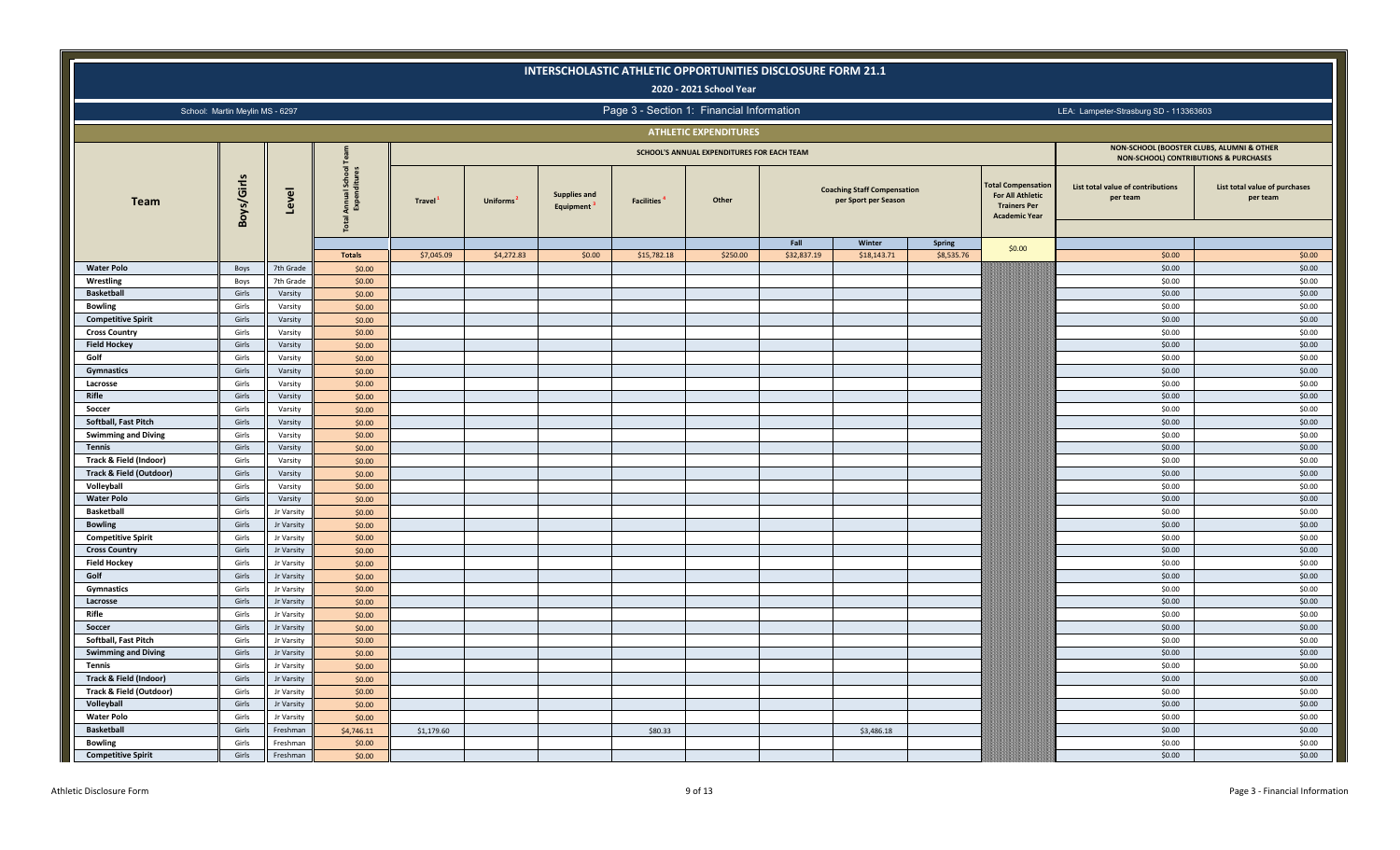|                            |                                 |                      |                                           |            |                 | INTERSCHOLASTIC ATHLETIC OPPORTUNITIES DISCLOSURE FORM 21.1 |                               | 2020 - 2021 School Year                    |             |                                                            |            |                                                                                                     |                                                                                    |                                           |
|----------------------------|---------------------------------|----------------------|-------------------------------------------|------------|-----------------|-------------------------------------------------------------|-------------------------------|--------------------------------------------|-------------|------------------------------------------------------------|------------|-----------------------------------------------------------------------------------------------------|------------------------------------------------------------------------------------|-------------------------------------------|
|                            |                                 |                      |                                           |            |                 |                                                             |                               |                                            |             |                                                            |            |                                                                                                     |                                                                                    |                                           |
|                            | School: Martin Meylin MS - 6297 |                      |                                           |            |                 |                                                             |                               | Page 3 - Section 1: Financial Information  |             |                                                            |            |                                                                                                     | LEA: Lampeter-Strasburg SD - 113363603                                             |                                           |
|                            |                                 |                      |                                           |            |                 |                                                             |                               | <b>ATHLETIC EXPENDITURES</b>               |             |                                                            |            |                                                                                                     |                                                                                    |                                           |
|                            |                                 |                      |                                           |            |                 |                                                             |                               | SCHOOL'S ANNUAL EXPENDITURES FOR EACH TEAM |             |                                                            |            |                                                                                                     | NON-SCHOOL (BOOSTER CLUBS, ALUMNI & OTHER<br>NON-SCHOOL) CONTRIBUTIONS & PURCHASES |                                           |
| <b>Team</b>                | Boys/Girls                      | Level                | Annual Scho<br>Expenditur<br><b>Total</b> | Travel     | <b>Uniforms</b> | <b>Supplies and</b><br>Equipment                            | <b>Facilities<sup>4</sup></b> | Other                                      |             | <b>Coaching Staff Compensation</b><br>per Sport per Season |            | <b>Total Compensation</b><br><b>For All Athletic</b><br><b>Trainers Per</b><br><b>Academic Year</b> | List total value of contributions<br>per team                                      | List total value of purchases<br>per team |
|                            |                                 |                      |                                           |            |                 |                                                             |                               |                                            | Fall        | Winter                                                     | Spring     | \$0.00                                                                                              |                                                                                    |                                           |
|                            |                                 |                      | <b>Totals</b>                             | \$7,045.09 | \$4,272.83      | \$0.00                                                      | \$15,782.18                   | \$250.00                                   | \$32,837.19 | \$18,143.71                                                | \$8,535.76 |                                                                                                     | \$0.00                                                                             | \$0.00                                    |
| <b>Cross Country</b>       | Girls                           | Freshman             | \$2,372.04                                |            |                 |                                                             |                               |                                            | \$2,372.04  |                                                            |            |                                                                                                     | \$0.00                                                                             | \$0.00                                    |
| <b>Field Hockey</b>        | Girls                           | Freshman             | \$5,610.83                                | \$885.55   |                 |                                                             | \$1,562.56                    |                                            | \$3,162.72  |                                                            |            |                                                                                                     | \$0.00                                                                             | \$0.00                                    |
| Golf                       | Girls<br>Girls                  | Freshman<br>Freshman | \$0.00                                    |            |                 |                                                             |                               |                                            |             |                                                            |            |                                                                                                     | \$0.00<br>\$0.00                                                                   | \$0.00<br>\$0.00                          |
| Gymnastics<br>Lacrosse     | Girls                           | Freshman             | \$0.00<br>\$0.00                          |            |                 |                                                             |                               |                                            |             |                                                            |            |                                                                                                     | \$0.00                                                                             | \$0.00                                    |
| Rifle                      | Girls                           | Freshman             | \$0.00                                    |            |                 |                                                             |                               |                                            |             |                                                            |            |                                                                                                     | \$0.00                                                                             | \$0.00                                    |
| Soccer                     | Girls                           | Freshman             | \$5,302.66                                | \$1,075.36 |                 |                                                             | \$1,388.04                    |                                            | \$2,839.26  |                                                            |            |                                                                                                     | \$0.00                                                                             | \$0.00                                    |
| Softball, Fast Pitch       | Girls                           | Freshman             | \$0.00                                    |            |                 |                                                             |                               |                                            |             |                                                            |            |                                                                                                     | \$0.00                                                                             | \$0.00                                    |
| <b>Swimming and Diving</b> | Girls                           | Freshman             | \$0.00                                    |            |                 |                                                             |                               |                                            |             |                                                            |            |                                                                                                     | \$0.00                                                                             | \$0.00                                    |
| <b>Tennis</b>              | Girls                           | Freshman             | \$0.00                                    |            |                 |                                                             |                               |                                            |             |                                                            |            |                                                                                                     | \$0.00                                                                             | \$0.00                                    |
| Track & Field (Indoor)     | Girls                           | Freshman             | \$0.00                                    |            |                 |                                                             |                               |                                            |             |                                                            |            |                                                                                                     | \$0.00                                                                             | \$0.00                                    |
| Track & Field (Outdoor)    | Girls                           | Freshman             | \$4,285.41                                |            |                 |                                                             | \$17.53                       |                                            |             |                                                            | \$4,267.88 |                                                                                                     | \$0.00                                                                             | \$0.00                                    |
| Volleyball                 | Girls                           | Freshman             | \$3,018.96                                |            |                 |                                                             |                               |                                            | \$3,018.96  |                                                            |            |                                                                                                     | \$0.00                                                                             | \$0.00                                    |
| <b>Water Polo</b>          | Girls                           | Freshman             | \$0.00                                    |            |                 |                                                             |                               |                                            |             |                                                            |            |                                                                                                     | \$0.00                                                                             | \$0.00                                    |
| <b>Basketball</b>          | Girls                           | 8th Grade            | \$2,905.15                                |            |                 |                                                             |                               |                                            |             | \$2,905.15                                                 |            |                                                                                                     | \$0.00                                                                             | \$0.00                                    |
| <b>Bowling</b>             | Girls                           | 8th Grade            | \$0.00                                    |            |                 |                                                             |                               |                                            |             |                                                            |            |                                                                                                     | \$0.00                                                                             | \$0.00                                    |
| <b>Competitive Spirit</b>  | Girls                           | 8th Grade            | \$0.00                                    |            |                 |                                                             |                               |                                            |             |                                                            |            |                                                                                                     | \$0.00                                                                             | \$0.00                                    |
| <b>Cross Country</b>       | Girls                           | 8th Grade            | \$0.00                                    |            |                 |                                                             |                               |                                            |             |                                                            |            |                                                                                                     | \$0.00                                                                             | \$0.00                                    |
| <b>Field Hockey</b>        | Girls                           | 8th Grade            | \$2,880.36                                |            |                 |                                                             | \$1,562.56                    |                                            | \$1,317.80  |                                                            |            |                                                                                                     | \$0.00                                                                             | \$0.00                                    |
| Golf                       | Girls                           | 8th Grade            | \$0.00                                    |            |                 |                                                             |                               |                                            |             |                                                            |            |                                                                                                     | \$0.00                                                                             | \$0.00                                    |
| <b>Gymnastics</b>          | Girls                           | 8th Grade            | \$0.00                                    |            |                 |                                                             |                               |                                            |             |                                                            |            |                                                                                                     | \$0.00                                                                             | \$0.00                                    |
| Lacrosse                   | Girls                           | 8th Grade            | \$0.00                                    |            |                 |                                                             |                               |                                            |             |                                                            |            |                                                                                                     | \$0.00                                                                             | \$0.00                                    |
| Rifle                      | Girls                           | 8th Grade            | \$0.00                                    |            |                 |                                                             |                               |                                            |             |                                                            |            |                                                                                                     | \$0.00                                                                             | \$0.00                                    |
| Soccer                     | Girls                           | 8th Grade            | \$2,459.54                                |            |                 |                                                             | \$93.48                       |                                            | \$2,366.06  |                                                            |            |                                                                                                     | \$0.00                                                                             | \$0.00                                    |
| Softball, Fast Pitch       | Girls                           | 8th Grade            | \$0.00                                    |            |                 |                                                             |                               |                                            |             |                                                            |            |                                                                                                     | \$0.00                                                                             | \$0.00                                    |
| <b>Swimming and Diving</b> | Girls                           | 8th Grade            | \$0.00                                    |            |                 |                                                             |                               |                                            |             |                                                            |            |                                                                                                     | \$0.00                                                                             | \$0.00                                    |
| <b>Tennis</b>              | Girls                           | 8th Grade            | \$0.00                                    |            |                 |                                                             |                               |                                            |             |                                                            |            |                                                                                                     | \$0.00                                                                             | \$0.00                                    |
| Track & Field (Indoor)     | Girls                           | 8th Grade            | \$0.00                                    |            |                 |                                                             |                               |                                            |             |                                                            |            |                                                                                                     | \$0.00                                                                             | \$0.00                                    |
| Track & Field (Outdoor)    | Girls                           | 8th Grade            | \$0.00                                    |            |                 |                                                             |                               |                                            |             |                                                            |            |                                                                                                     | \$0.00                                                                             | \$0.00                                    |
| Volleyball                 | Girls                           | 8th Grade            | \$0.00                                    |            |                 |                                                             |                               |                                            |             |                                                            |            |                                                                                                     | \$0.00                                                                             | \$0.00                                    |
| <b>Water Polo</b>          | Girls                           | 8th Grade            | \$0.00                                    |            |                 |                                                             |                               |                                            |             |                                                            |            |                                                                                                     | \$0.00                                                                             | \$0.00                                    |
| <b>Basketball</b>          | Girls                           | 7th Grade            | \$0.00                                    |            |                 |                                                             |                               |                                            |             |                                                            |            |                                                                                                     | \$0.00                                                                             | \$0.00                                    |
| <b>Bowling</b>             | Girls                           | 7th Grade            | \$0.00                                    |            |                 |                                                             |                               |                                            |             |                                                            |            |                                                                                                     | \$0.00                                                                             | \$0.00                                    |
| <b>Competitive Spirit</b>  | Girls                           | 7th Grade            | \$0.00                                    |            |                 |                                                             |                               |                                            |             |                                                            |            |                                                                                                     | \$0.00                                                                             | \$0.00                                    |
| <b>Cross Country</b>       | Girls                           | 7th Grade            | \$0.00                                    |            |                 |                                                             |                               |                                            |             |                                                            |            |                                                                                                     | \$0.00                                                                             | \$0.00                                    |
| <b>Field Hockey</b>        | Girls                           | 7th Grade            | \$1,317.80                                |            |                 |                                                             |                               |                                            | \$1,317.80  |                                                            |            |                                                                                                     | \$0.00                                                                             | \$0.00                                    |
| Golf                       | Girls                           | 7th Grade            | \$0.00                                    |            |                 |                                                             |                               |                                            |             |                                                            |            |                                                                                                     | \$0.00                                                                             | \$0.00                                    |
| <b>Gymnastics</b>          | Girls                           | 7th Grade            | \$0.00                                    |            |                 |                                                             |                               |                                            |             |                                                            |            |                                                                                                     | \$0.00                                                                             | \$0.00                                    |
| Lacrosse                   | Girls                           | 7th Grade            | \$0.00                                    |            |                 |                                                             |                               |                                            |             |                                                            |            |                                                                                                     | \$0.00                                                                             | \$0.00                                    |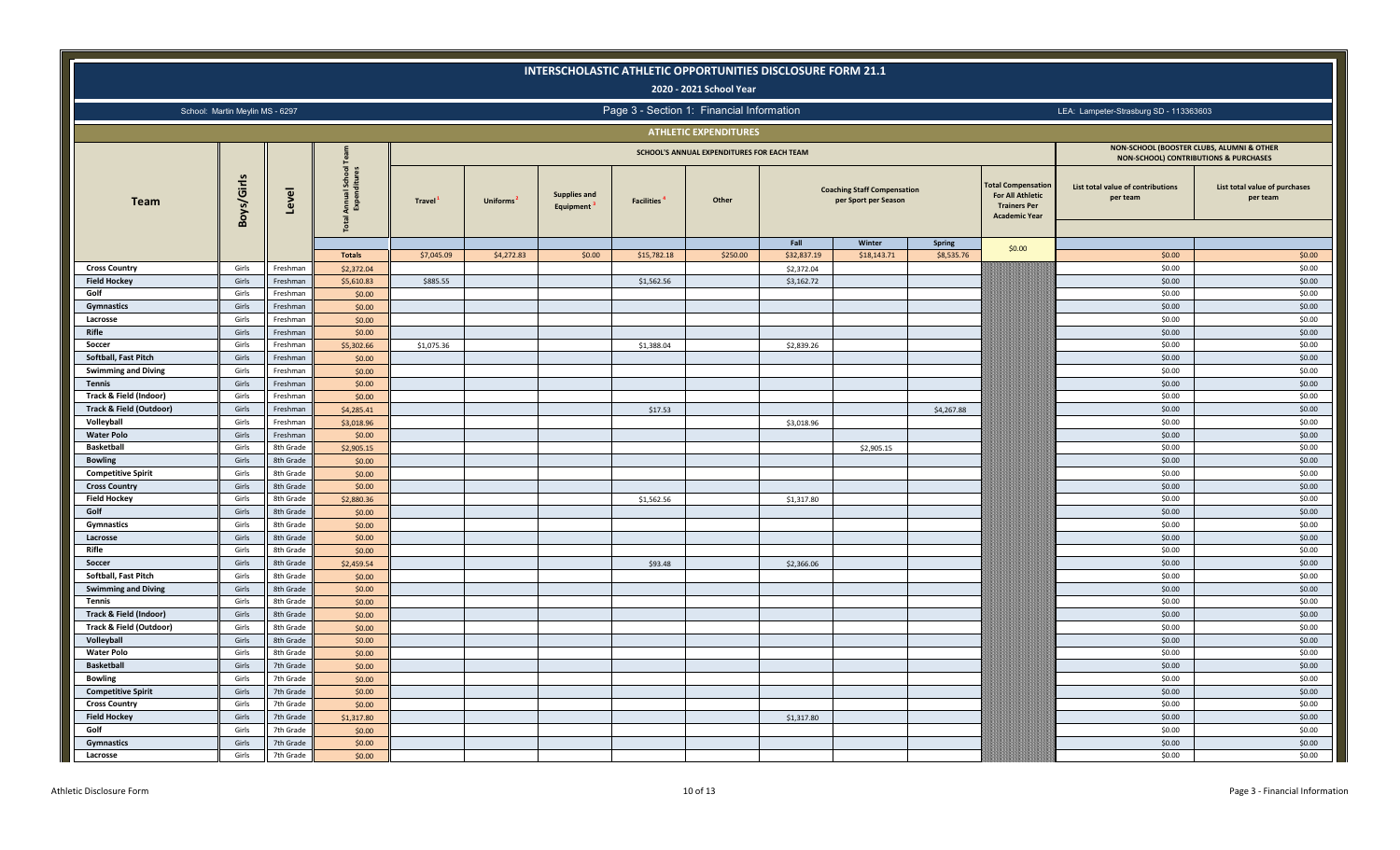|                            |                                 |           |                       |                                                                                               |                       | INTERSCHOLASTIC ATHLETIC OPPORTUNITIES DISCLOSURE FORM 21.1 | Page 3 - Section 1: Financial Information | 2020 - 2021 School Year      |             |                                                            |            |                                                                                                     |                                               |                                           |
|----------------------------|---------------------------------|-----------|-----------------------|-----------------------------------------------------------------------------------------------|-----------------------|-------------------------------------------------------------|-------------------------------------------|------------------------------|-------------|------------------------------------------------------------|------------|-----------------------------------------------------------------------------------------------------|-----------------------------------------------|-------------------------------------------|
|                            | School: Martin Meylin MS - 6297 |           |                       | LEA: Lampeter-Strasburg SD - 113363603                                                        |                       |                                                             |                                           |                              |             |                                                            |            |                                                                                                     |                                               |                                           |
|                            |                                 |           |                       |                                                                                               |                       |                                                             |                                           | <b>ATHLETIC EXPENDITURES</b> |             |                                                            |            |                                                                                                     |                                               |                                           |
|                            |                                 |           |                       | NON-SCHOOL (BOOSTER CLUBS, ALUMNI & OTHER<br><b>NON-SCHOOL) CONTRIBUTIONS &amp; PURCHASES</b> |                       |                                                             |                                           |                              |             |                                                            |            |                                                                                                     |                                               |                                           |
| <b>Team</b>                | Boys/Girls                      | Level     | il School<br>nditures | <b>Travel</b>                                                                                 | Uniforms <sup>2</sup> | <b>Supplies and</b><br>Equipment <sup>3</sup>               | <b>Facilities</b>                         | Other                        |             | <b>Coaching Staff Compensation</b><br>per Sport per Season |            | <b>Total Compensation</b><br><b>For All Athletic</b><br><b>Trainers Per</b><br><b>Academic Year</b> | List total value of contributions<br>per team | List total value of purchases<br>per team |
|                            |                                 |           |                       |                                                                                               |                       |                                                             |                                           |                              | Fall        | Winter                                                     | Spring     | \$0.00                                                                                              |                                               |                                           |
|                            |                                 |           | <b>Totals</b>         | \$7,045.09                                                                                    | \$4,272.83            | \$0.00                                                      | \$15,782.18                               | \$250.00                     | \$32,837.19 | \$18,143.71                                                | \$8,535.76 |                                                                                                     | \$0.00                                        | \$0.00                                    |
| Rifle                      | Girls                           | 7th Grade | \$0.00                |                                                                                               |                       |                                                             |                                           |                              |             |                                                            |            |                                                                                                     | \$0.00                                        | \$0.00                                    |
| Soccer                     | Girls                           | 7th Grade | \$0.00                |                                                                                               |                       |                                                             |                                           |                              |             |                                                            |            |                                                                                                     | \$0.00                                        | \$0.00                                    |
| Softball, Fast Pitch       | Girls                           | 7th Grade | \$0.00                |                                                                                               |                       |                                                             |                                           |                              |             |                                                            |            |                                                                                                     | \$0.00                                        | \$0.00                                    |
| <b>Swimming and Diving</b> | Girls                           | 7th Grade | \$0.00                |                                                                                               |                       |                                                             |                                           |                              |             |                                                            |            |                                                                                                     | \$0.00                                        | \$0.00                                    |
| <b>Tennis</b>              | Girls                           | 7th Grade | \$0.00                |                                                                                               |                       |                                                             |                                           |                              |             |                                                            |            |                                                                                                     | \$0.00                                        | \$0.00                                    |
| Track & Field (Indoor)     | Girls                           | 7th Grade | \$0.00                |                                                                                               |                       |                                                             |                                           |                              |             |                                                            |            |                                                                                                     | \$0.00                                        | \$0.00                                    |
| Track & Field (Outdoor)    | Girls                           | 7th Grade | \$0.00                |                                                                                               |                       |                                                             |                                           |                              |             |                                                            |            |                                                                                                     | \$0.00                                        | \$0.00                                    |
| Volleyball                 | Girls                           | 7th Grade | \$0.00                |                                                                                               |                       |                                                             |                                           |                              |             |                                                            |            |                                                                                                     | \$0.00                                        | \$0.00                                    |
| <b>Water Polo</b>          | Girls                           | 7th Grade | \$0.00                |                                                                                               |                       |                                                             |                                           |                              |             |                                                            |            |                                                                                                     | \$0.00                                        | \$0.00                                    |
|                            |                                 |           |                       |                                                                                               |                       |                                                             |                                           |                              |             |                                                            |            |                                                                                                     |                                               |                                           |

**1 Travel (transportation, housing furnished during travel & per diem dining allowances).**

**2 Purchase and/or Replacement of Athletic Uniforms (clothing for practice & competition).**

**3 Purchase and/or Replacement of Equipment and Supplies.**

**4 Expenditures for Construction, Renovation, Maintenance, Rental, Expansion and Repair of Athletic Facilities.**

 **Note: For a facility shared by multiple teams, calculate per team cost by dividing total facility expenditures by number of teams using facility or by using the percentage of time used by each team.**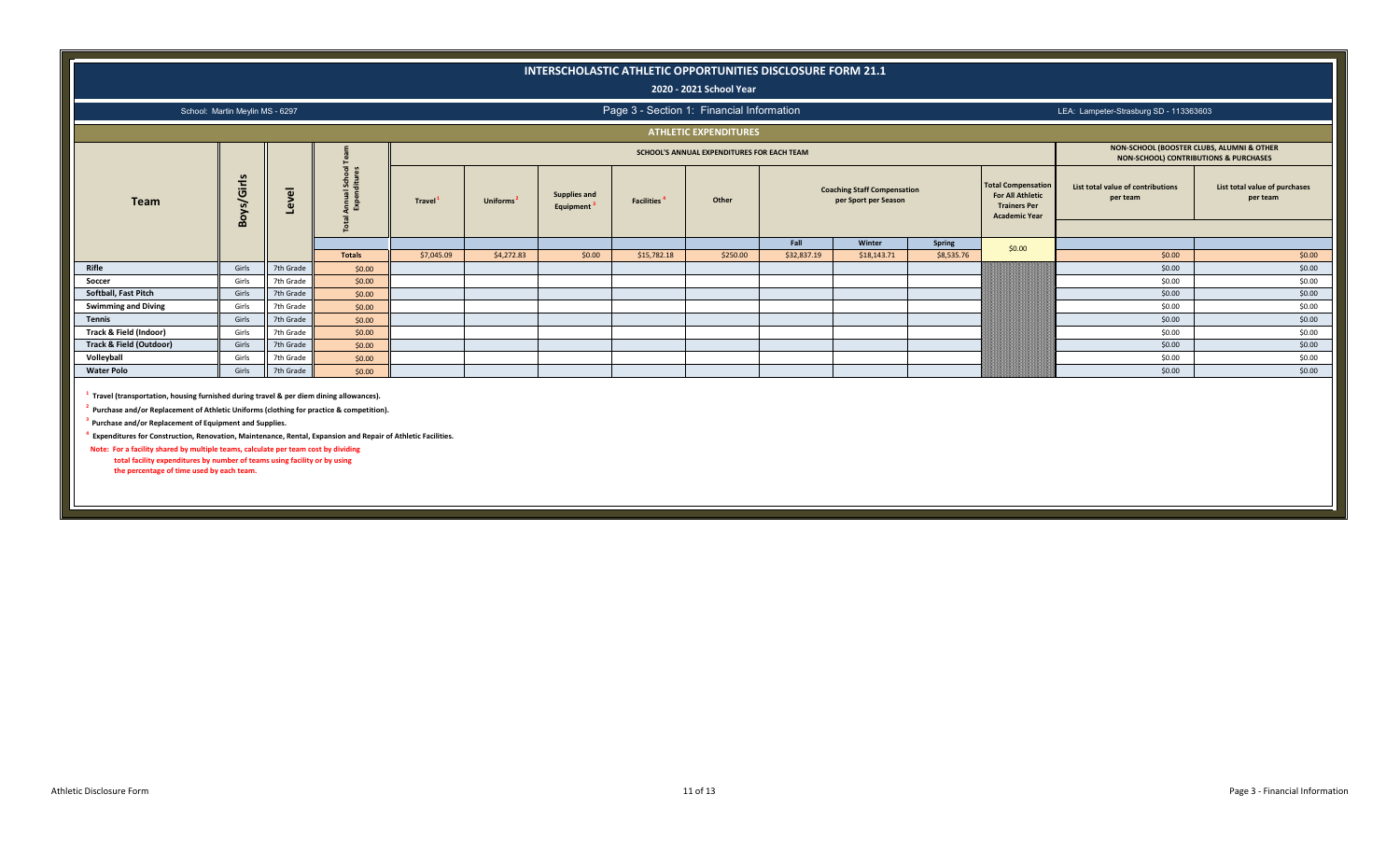|                                 |                                             |                                                                                                                    |                        |                                   |                                       |                         | INTERSCHOLASTIC ATHLETIC OPPORTUNITIES DISCLOSURE FORM 21.1       | 2020 - 2021 School Year |                                             |                                                    |                        |                                          |                                        |                         |                                                                                 |              |
|---------------------------------|---------------------------------------------|--------------------------------------------------------------------------------------------------------------------|------------------------|-----------------------------------|---------------------------------------|-------------------------|-------------------------------------------------------------------|-------------------------|---------------------------------------------|----------------------------------------------------|------------------------|------------------------------------------|----------------------------------------|-------------------------|---------------------------------------------------------------------------------|--------------|
| School: Martin Meylin MS - 6297 |                                             |                                                                                                                    |                        |                                   |                                       |                         | Page 5 - Section 1: Gender and Race/Ethnicity Information         |                         |                                             |                                                    |                        |                                          | LEA: Lampeter-Strasburg SD - 113363603 |                         |                                                                                 |              |
|                                 |                                             |                                                                                                                    |                        |                                   |                                       |                         |                                                                   |                         |                                             |                                                    |                        |                                          |                                        |                         |                                                                                 |              |
|                                 |                                             |                                                                                                                    |                        |                                   |                                       |                         |                                                                   |                         |                                             |                                                    |                        |                                          |                                        |                         |                                                                                 |              |
| Gender                          |                                             | <b>School Totals</b><br><b>Athletic Program Totals</b><br><b>Race/Ethnicity Code</b><br><b>Race/Ethnicity Code</b> |                        |                                   |                                       |                         |                                                                   |                         |                                             |                                                    |                        |                                          |                                        |                         |                                                                                 |              |
|                                 | American<br>Indian/Alaskan<br><b>Native</b> | <b>Black/African</b><br>American<br>(Not Hispanic)                                                                 | Hispanic<br>(Any Race) | White/Caucasian<br>(Not Hispanic) | <b>Multi-Racial</b><br>(Not Hispanic) | Asian<br>(Not Hispanic) | Native Hawaiian<br>or Other Pacific<br>Islander<br>(Not Hispanic) | Total                   | American<br>Indian/Alaskan<br><b>Native</b> | <b>Black/African</b><br>American<br>(Not Hispanic) | Hispanic<br>(Any Race) | <b>White/Caucasian</b><br>(Not Hispanic) | <b>Multi-Racial</b><br>(Not Hispanic)  | Asian<br>(Not Hispanic) | <b>Native Hawaiian</b><br>or Other Pacific<br><b>Islander</b><br>(Not Hispanic) | <b>Total</b> |
| Male                            | $\ast$                                      | $\ast$                                                                                                             | 37                     | 191                               | *                                     | ∗                       | <sup>0</sup>                                                      | 246                     | $\Omega$                                    | $\Omega$                                           | <sup>0</sup>           | $\Omega$                                 | U                                      |                         | $\Omega$                                                                        | $\mathbf{0}$ |
| Female                          | $\Omega$                                    | $\ast$                                                                                                             | 23                     | 174                               | $\ast$                                |                         |                                                                   | 211                     | O                                           | 0                                                  | 0                      | $\Omega$                                 |                                        |                         |                                                                                 | $\mathbf{0}$ |
| Total                           | $\ast$                                      | $\ast$                                                                                                             | 60                     | 365                               | 14                                    |                         |                                                                   | 457                     |                                             | $\Omega$                                           |                        | 0                                        |                                        |                         |                                                                                 | $\mathbf{0}$ |

Note: Some information has been redacted in order to protect individual idendtification